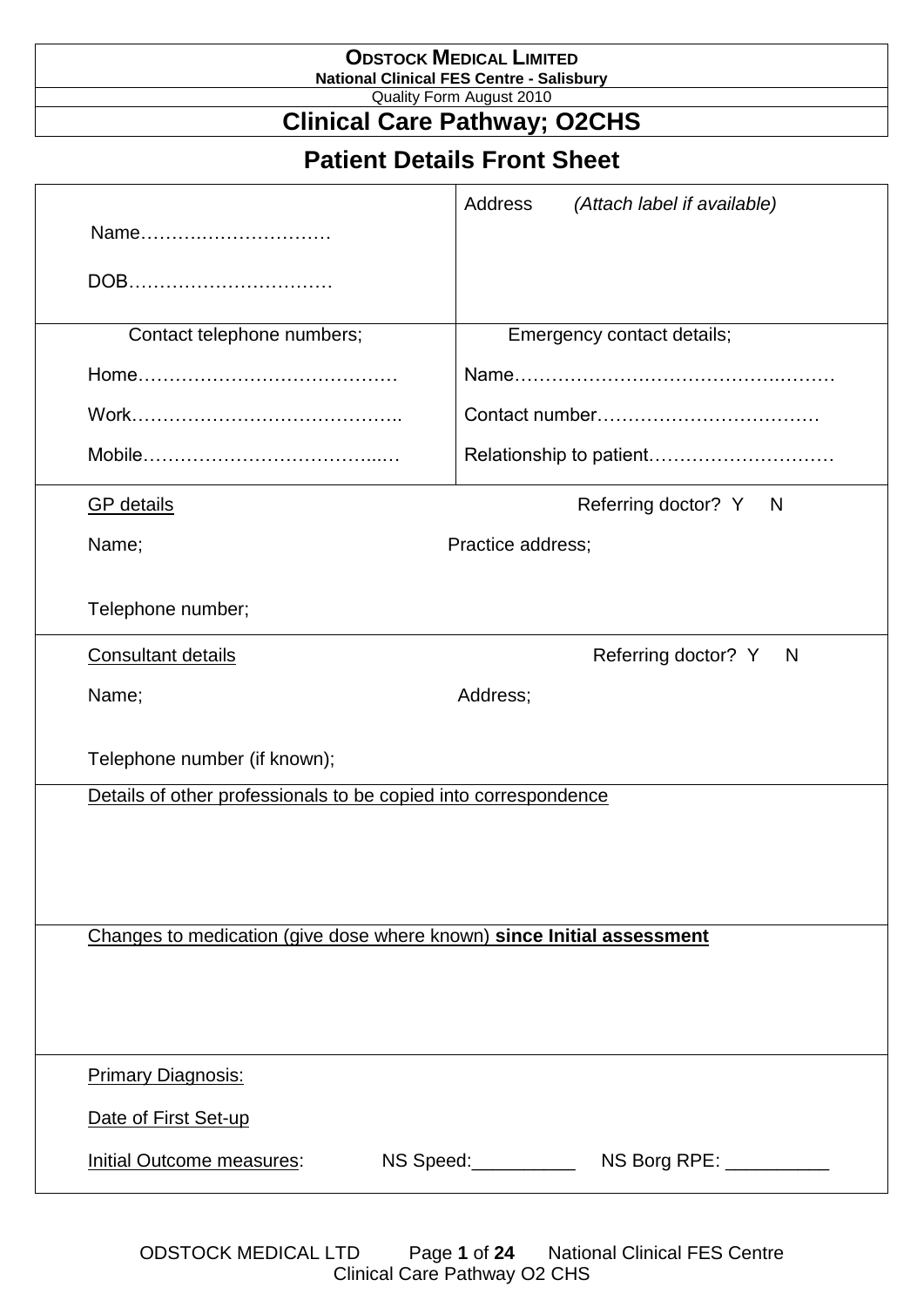**Odstock Medical Limited**



National FES Centre Salisbury District Hospital **Salisbury Wiltshire** SP2 8BJ UK

Tel: +44 (0) 1722 429065 Fax: 44 (0) 1722 425623 Enquiries @odstockmedical.com [www.odstockmedical.com](http://www.odstockmedical.com/)

### **Patient Contract**

1. I agree that staff employed by the National Clinical FES Centre, Odstock Medical Ltd, Salisbury District Hospital, Salisbury, UK may provide me with FES treatment.

Patient/carer initial …………………

2. I understand that my equipment remains the property of the FES Centre and I agree to return it when I am no longer receiving treatment from the FES Centre.

Patient/carer initial …………………

3. Should I find that I am unable to attend an appointment, I agree to inform the FES centre at the earliest opportunity. I understand that should I fail to attend 2 or more appointments *without letting the FES Centre know*, I will be discharged and asked to return my equipment.

Patient/carer initial …………………

4. I am aware that should I cancel and rearrange more than 2 appointments **without a valid reason agreed with my clinician**, I will be discharged and asked to return my equipment.

Patient/carer initial …………………

5. I understand that should I fail to return my equipment after being discharged I will be charged for its value.

Patient/carer initial …………………

| <b>Equipment Type</b>                | <b>O2 CHS</b> | <b>Other</b> | Other |
|--------------------------------------|---------------|--------------|-------|
| <b>Serial Number</b>                 |               |              |       |
| <b>Instructions Supplied</b>         |               |              |       |
| Signature of User                    |               |              |       |
| Signature of Clinician               |               |              |       |
| Date Equipment<br>Returned           |               |              |       |
| Name and Signature<br>(received by): |               |              |       |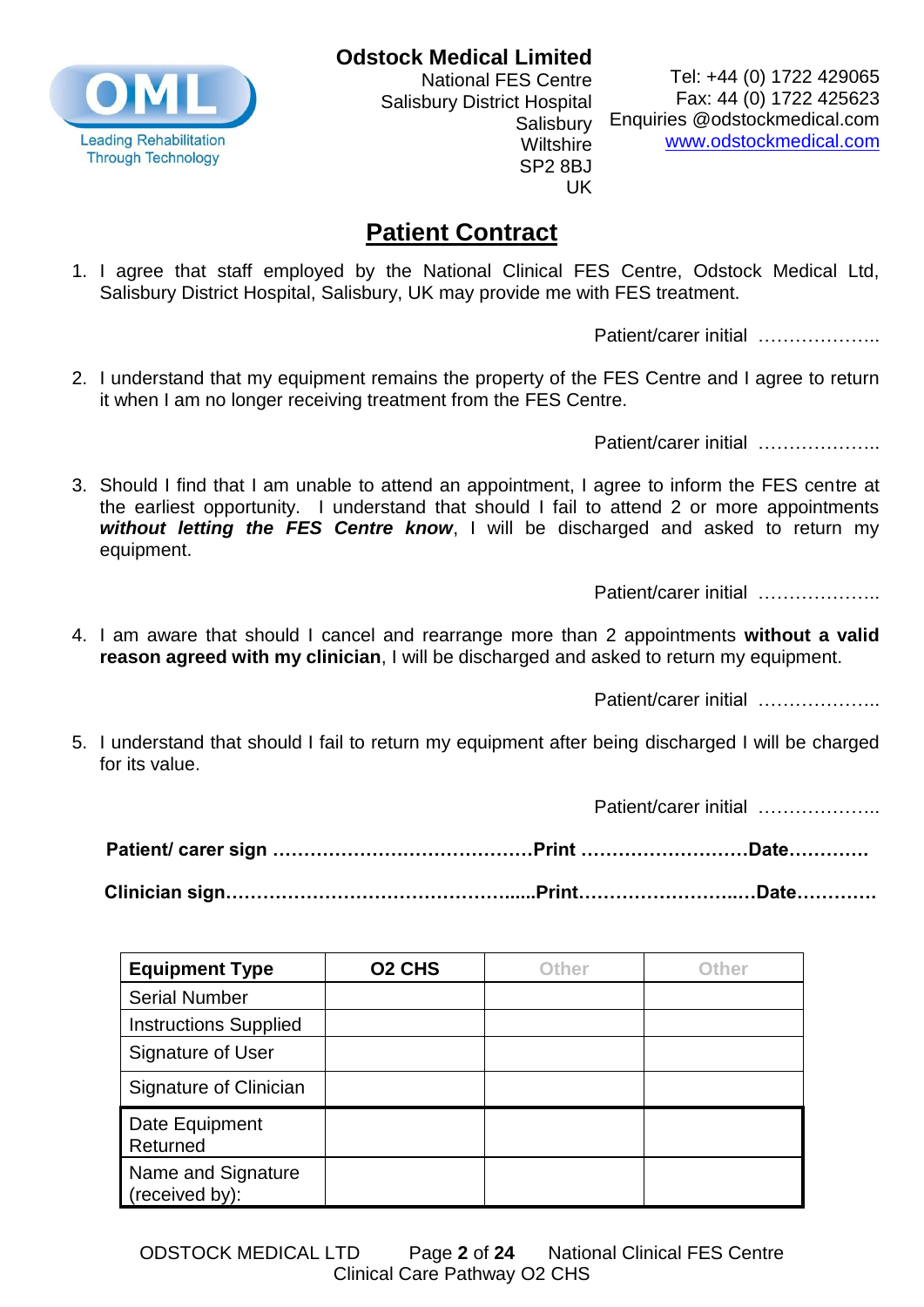

## **VIDEO and PHOTOGRAPHIC CONSENT FORM**

In the course of your treatment at the National Clinical FES Centre it may be useful to use video or still photography to record your condition or performance. This may be for 3 reasons:

- 1. To record your present condition so a comparison can be made at a later date to monitor your progress.
- 2. To illustrate the type of treatment you are receiving for the purpose of teaching other clinicians.
- 3. To illustrate the type of treatment you are receiving for the purpose of promoting FES.

If the video or photograph can be taken without revealing your identity by showing your face, this will be done. However, this is not always possible and it may be that you might be recognisable. You do not have to give your permission to be videoed or photographed and refusal will not affect your treatment at Salisbury District Hospital in any way.

#### **Please initial the items to which you give consent**

| 1. | I confirm that I have read and understand the above and have had the opportunity to<br>ask questions. |  |
|----|-------------------------------------------------------------------------------------------------------|--|
| 2. | I understand that my participation is voluntary and that I am free to withdraw at any<br>time,        |  |
|    | without giving any reason, without my medical care or legal rights being affected                     |  |
| 3. | I understand that I may be recognisable from the video recording or photography                       |  |
| 4. | I give my permission for video recordings or photography to be used to monitor my<br>treatment.       |  |
| 5. | I give my permission to use video recordings or photography for educational purpose                   |  |
| 6. | I give my permission to use video recordings or photography for promotional purposes                  |  |
|    |                                                                                                       |  |

Clinician sign……………………………………Print………………………………….Date………………..

ODSTOCK MEDICAL LTD Page **3** of **24** National Clinical FES Centre Clinical Care Pathway O2 CHS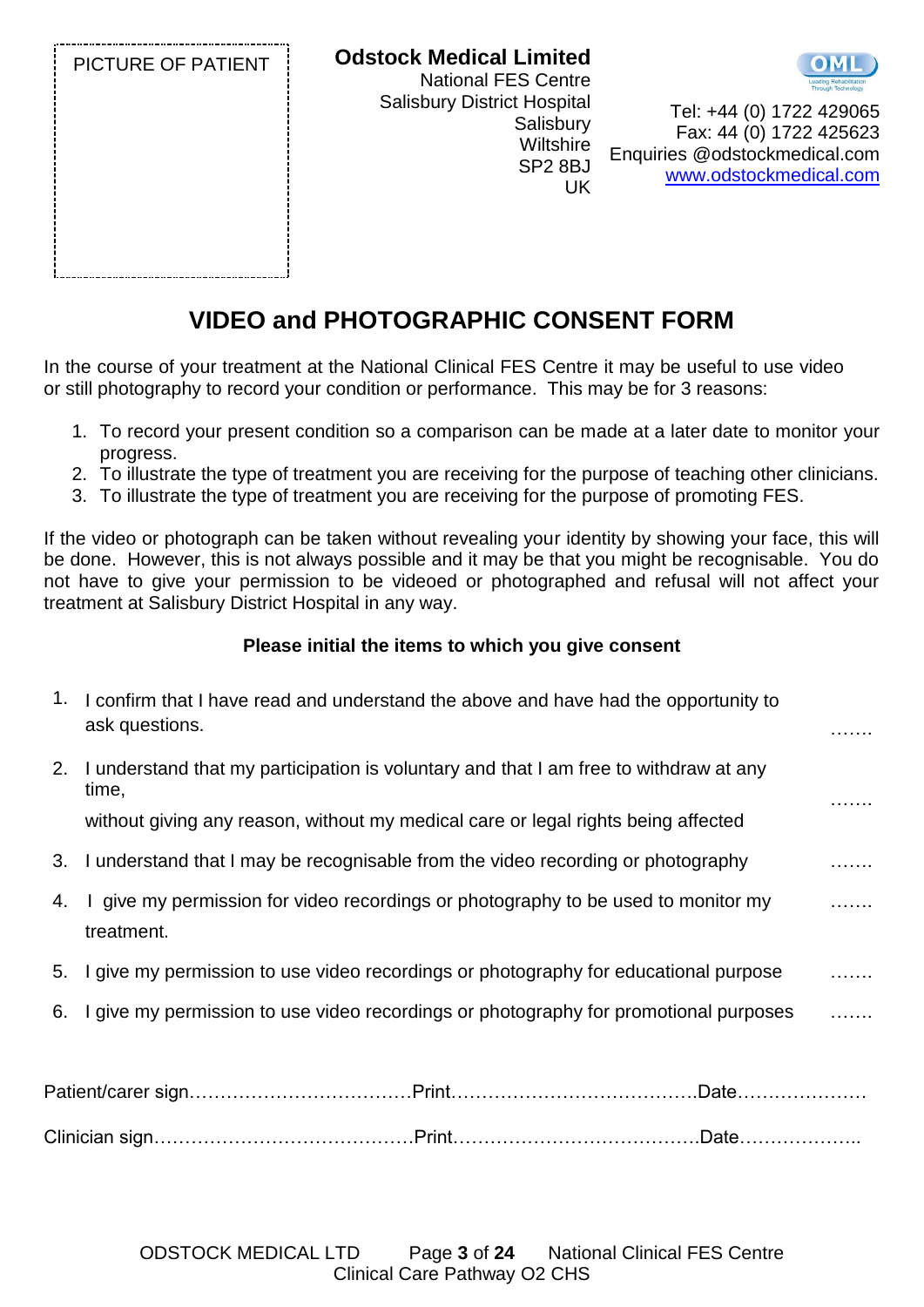| <b>O2CHS SET UP</b>                                                                                                                                                                                                                                                                                                                                                                                                                                                                                                                                                                                                                                                                      |                             |                        | Date:                                                                                                                                                                                                                                                                                                                                                                                                                                                                                                                                                                                                                                                                         |  |
|------------------------------------------------------------------------------------------------------------------------------------------------------------------------------------------------------------------------------------------------------------------------------------------------------------------------------------------------------------------------------------------------------------------------------------------------------------------------------------------------------------------------------------------------------------------------------------------------------------------------------------------------------------------------------------------|-----------------------------|------------------------|-------------------------------------------------------------------------------------------------------------------------------------------------------------------------------------------------------------------------------------------------------------------------------------------------------------------------------------------------------------------------------------------------------------------------------------------------------------------------------------------------------------------------------------------------------------------------------------------------------------------------------------------------------------------------------|--|
| (Attach label if available)                                                                                                                                                                                                                                                                                                                                                                                                                                                                                                                                                                                                                                                              |                             |                        |                                                                                                                                                                                                                                                                                                                                                                                                                                                                                                                                                                                                                                                                               |  |
| Treated side:<br><b>Bilateral</b><br>L R<br>Implied consent<br>Changes to patient details<br>recorded on front sheet<br>Procedure for donning and<br>doffing<br>Test procedure<br>Electrode positioning<br>Skin care<br>F/S positioning and insertion<br>Written / photographic<br>instructions issued<br>Precautions given<br>Skin checked on day 1<br>Skin checked on day 2<br>Skin irritation form completed<br>Electrode positions<br>found/recorded<br><b>Stimulation parameters</b><br>set/recorded<br>Consent forms completed and<br>COPY of contract given to pt<br>Photo taken of pt<br>GAS and VAS form completed<br>10 metre walks completed<br>Pt Handling Profile completed | Clinician<br><b>Initial</b> | <b>Not</b><br>required | 2 3 4<br>Please mark the<br>$\begin{array}{c} I \upharpoonright \stackrel{\mathsf{F}}{\mathsf{A}} \stackrel{\mathsf{a.s.}}{\rightharpoonup} \mathsf{N} \end{array}$<br><b>UP</b><br>Positions of the<br>controls<br><b>DOWN</b><br>↑ RMP ♦ RMP<br><b>TIME</b><br><b>EXT</b><br><b>FREQ</b><br><b>CRT</b><br>Channel 1<br>5678<br>$\begin{array}{c}\nF \rightarrow 1 \\ A-2\n\end{array}$<br>Channel 2<br><b>DOWN</b><br>DELAY TIME<br>EXT<br>↑ RMP VRMP<br><b>CRT</b><br><b>SYM</b><br><b>ASYM</b><br>$\overline{2}$<br>Blue dials $\Box$<br>White dials $\Box$<br><b>CHANNEL 1</b><br><b>CHANNEL 2</b><br>Common<br>Common<br>peronea<br>Fibula<br>Fibula<br>$F/S$ position: |  |
| <b>CONSUMABLES ISSUED</b><br>Electrodes (no. + type)<br>Blue Pals 50 x 50 Other<br>Footswitch<br>Electrode leads (length)<br>Footswitch leads (length)<br>Insoles (size + side)<br>Accessories:<br>Urisleeve                                                                                                                                                                                                                                                                                                                                                                                                                                                                             | Linen bag                   |                        | c<br>¢                                                                                                                                                                                                                                                                                                                                                                                                                                                                                                                                                                                                                                                                        |  |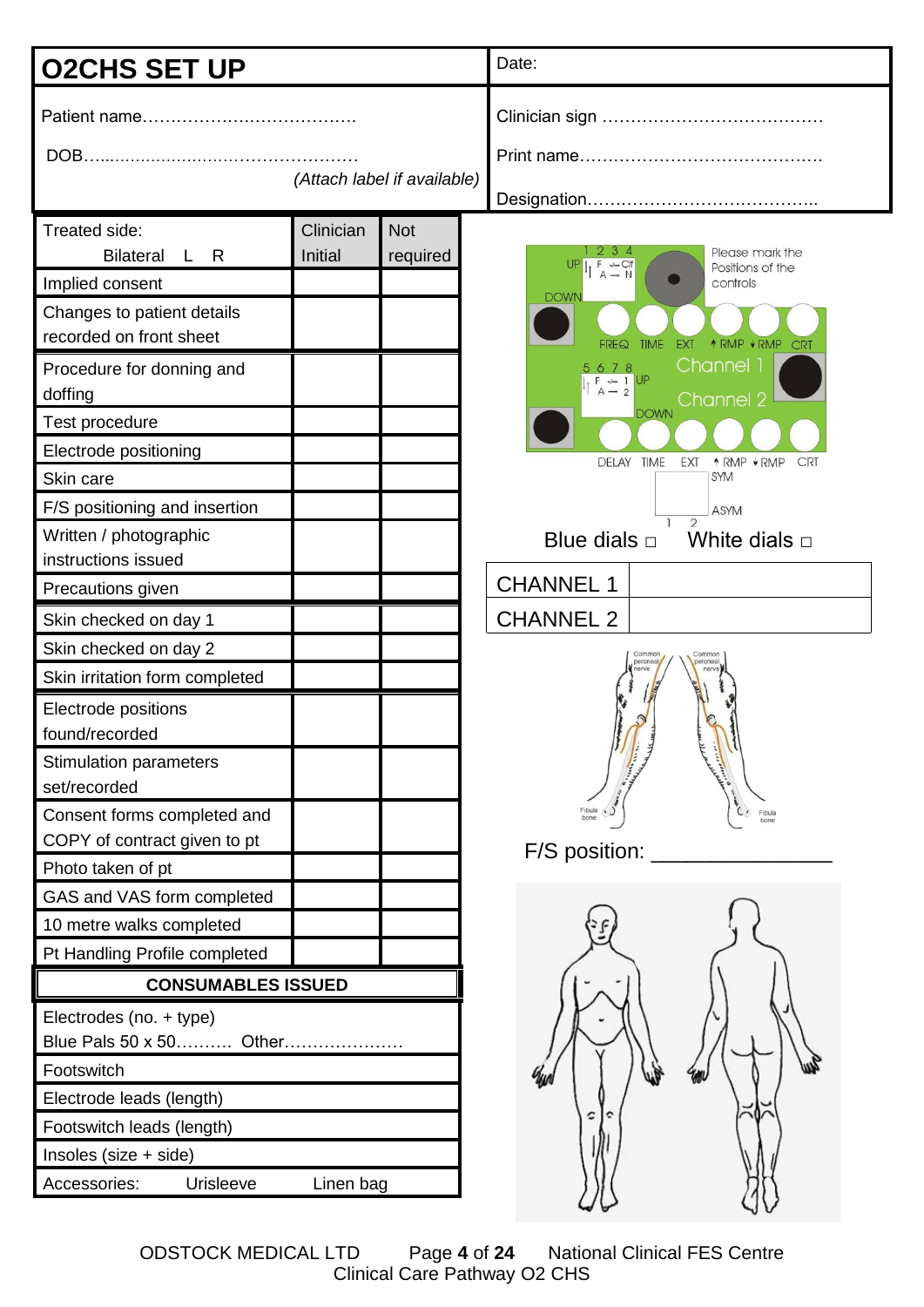| <b>O2CHS SET UP</b>                          |                             | Date:                           |                                |
|----------------------------------------------|-----------------------------|---------------------------------|--------------------------------|
|                                              | (Attach label if available) |                                 |                                |
| <b>10 METRE WALK</b>                         |                             | (state reason if not completed) |                                |
|                                              | Time                        | Speed m/s                       | Borg RPE                       |
| Walk1 (no FES)                               |                             |                                 |                                |
| Walk 2 (no FES)                              |                             |                                 |                                |
| Walk 3 (Ch1 )                                |                             |                                 |                                |
| Walk 4 (Ch1 and Ch 2)                        |                             |                                 |                                |
| Walk 5 (no FES)                              |                             |                                 |                                |
| Change with Channel 1 only (Orthotic effect) |                             | $\frac{0}{0}$                   | Absolute value<br>e.g. $+/- 2$ |
| Change with Ch 1 and Ch 2 (Orthotic effect)  |                             | $\%$                            | Absolute value<br>e.g. $+/- 2$ |
| Pt's perception of benefits using FES:       |                             |                                 |                                |
|                                              |                             | WALKING AID: _________________  | $\_$ UNAIDED: $\Box$           |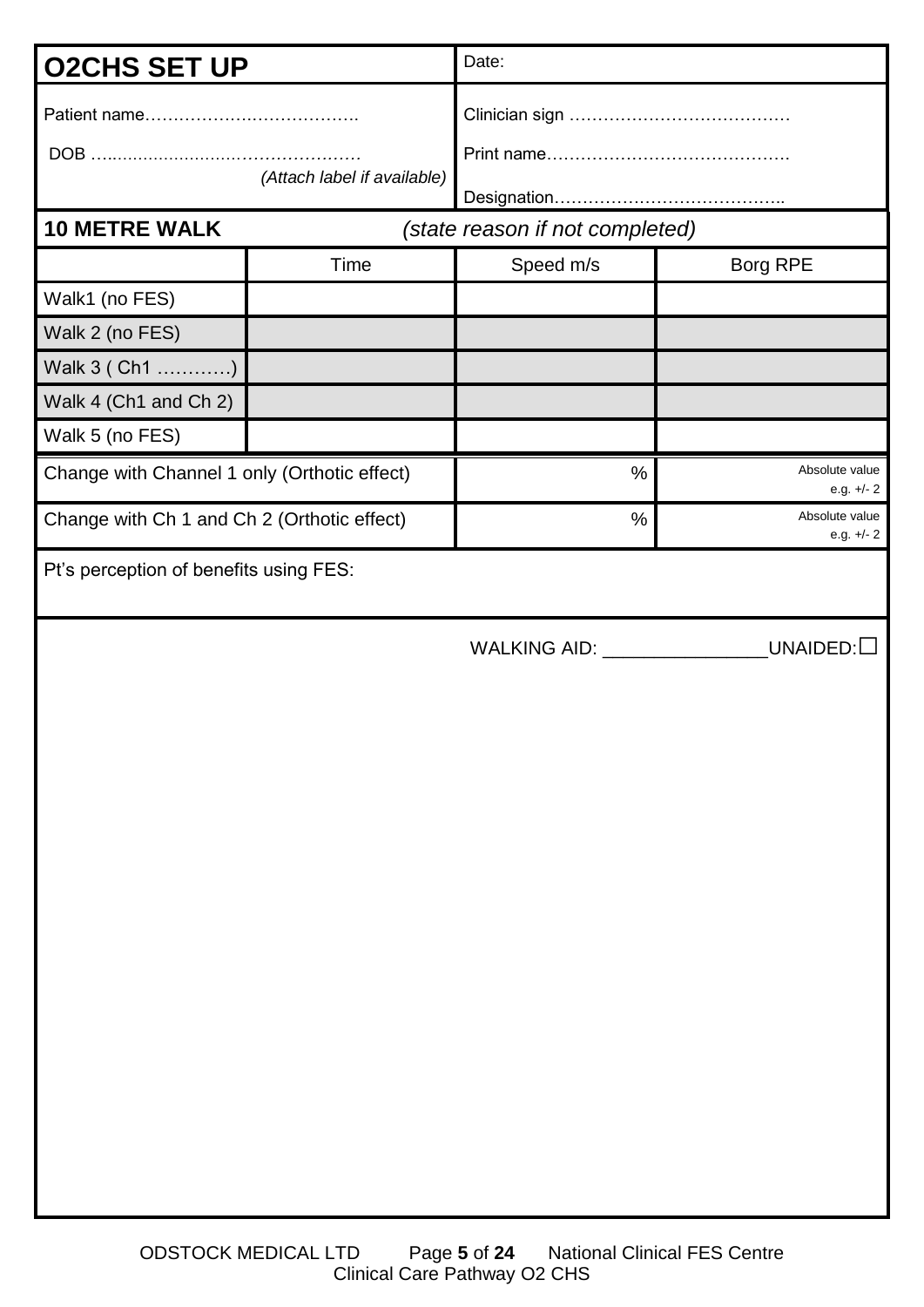| <b>O2CHS SET UP</b>                 | Date: |
|-------------------------------------|-------|
|                                     |       |
| DOB.<br>(Attach label if available) |       |
|                                     |       |

# **Goal Attainment Scale (GAS)**

| <b>Much more than</b><br>expected<br>$(+2)$     |  |  |
|-------------------------------------------------|--|--|
| More than expected<br>$(+1)$                    |  |  |
| <b>Most likely outcome</b><br>(0)               |  |  |
| Less than expected<br>outcome<br>$(-1)$ (START) |  |  |
| <b>Much less than</b><br>expected<br>$(-2)$     |  |  |
| <b>Timescale</b>                                |  |  |
| Sign, print and date:                           |  |  |
| <b>Review</b><br>Date and level achieved        |  |  |

#### TOTAL GAS SCORE: \_\_\_\_\_\_\_\_\_\_\_*(use table)*

- At the -1 level insert patient's current ability/symptom
- At the 0 level insert the most likely level of improvement
- At +1 and +2 write even further improvements and at -2 if things got worse
- Aim to set one functional goal with patient
- Use the Visual Analogue Scale to identify 2 other subjective symptoms you hope will improve with FES treatment
- Setting goals to be achieved at 18weeks is normally best

ODSTOCK MEDICAL LTD Page **6** of **24** National Clinical FES Centre Clinical Care Pathway O2 CHS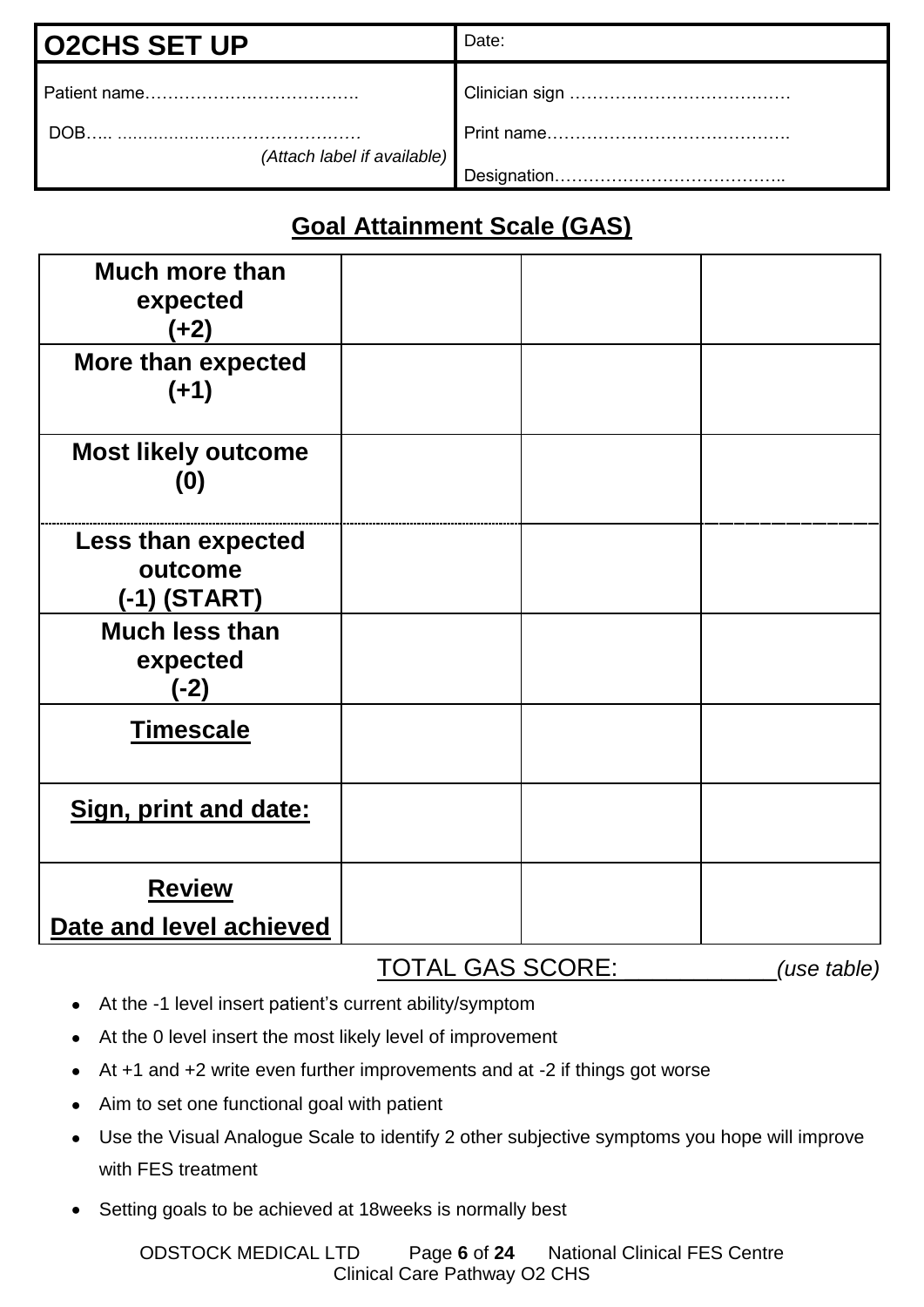| <b>O2CHS SET UP</b>                 | Date:        |
|-------------------------------------|--------------|
|                                     |              |
| DOB.<br>(Attach label if available) |              |
|                                     | Designation. |

## **Visual Analogue Scale (VAS)**

**Use a blank Visual Analogue Scale when asking patients to rate their symptoms.**

*When recording here circle number, state with or without FES and date*

|                         |                         | Highest quality of life Highest fear of falling |                          |
|-------------------------|-------------------------|-------------------------------------------------|--------------------------|
|                         |                         |                                                 |                          |
| $10$                    | $10$                    | $10$                                            | $10$                     |
| $\boldsymbol{9}$        | $\boldsymbol{9}$        | $\boldsymbol{9}$                                | $\boldsymbol{9}$         |
| $\,8\,$                 | $\bf 8$                 | $\bf 8$                                         | $\bf 8$                  |
| $\overline{7}$          | $\overline{7}$          | $\overline{7}$                                  | $\overline{7}$           |
| $\,6$                   | $\,6$                   | $\,6\,$                                         | $\,6\,$                  |
| $\mathbf 5$             | $\sqrt{5}$              | $\mathbf 5$                                     | $\sqrt{5}$               |
| $\overline{\mathbf{4}}$ | $\overline{\mathbf{4}}$ | $\overline{\mathbf{4}}$                         | $\overline{\mathcal{A}}$ |
| 3                       | $\mathfrak{S}$          | $\mathfrak{S}$                                  | $\mathfrak{S}$           |
| $\overline{2}$          | $\overline{2}$          | $\overline{2}$                                  | $\overline{2}$           |
| 1                       | 1                       | 1                                               | 1                        |
| $\pmb{0}$               | $\mathbf 0$             | $\pmb{0}$                                       | $\boldsymbol{0}$         |
|                         |                         | Lowest quality of life                          | No fear of falling       |

At beginning of treatment: Select a couple of subjective symptoms and use the Visual Analogue Scale to rate their perception of those symptoms WITHOUT FES. e.g confidence walking, muscle tightness, pain, frequency of trips/falls. ALSO ask them to rate the 2 set measures of quality of life and fear of falling.

At follow-up appointments ask them how they rate these symptoms WITH FES (do not tell them what they scored at the beginning of treatment WITHOUT FES).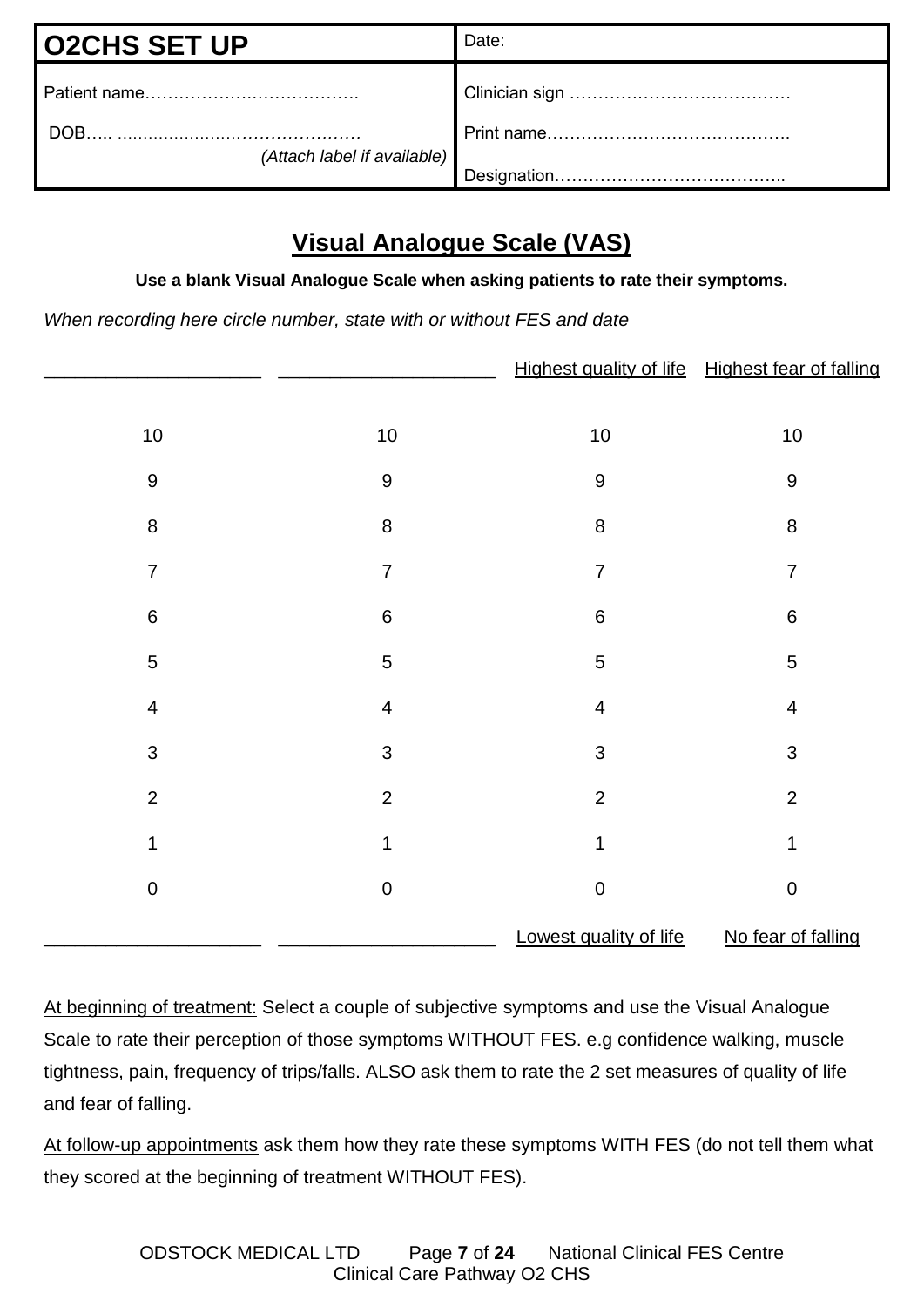| <b>O2CHS</b> Treatment stage:                                                                                                                                                                                                                                                                                                  |                      |                        | Date:                                                                                                                                                                                                                                                                                                                                                                                                                                                                                                                                                                                                                                                                                                                            |  |
|--------------------------------------------------------------------------------------------------------------------------------------------------------------------------------------------------------------------------------------------------------------------------------------------------------------------------------|----------------------|------------------------|----------------------------------------------------------------------------------------------------------------------------------------------------------------------------------------------------------------------------------------------------------------------------------------------------------------------------------------------------------------------------------------------------------------------------------------------------------------------------------------------------------------------------------------------------------------------------------------------------------------------------------------------------------------------------------------------------------------------------------|--|
| (Attach label if available)                                                                                                                                                                                                                                                                                                    |                      |                        |                                                                                                                                                                                                                                                                                                                                                                                                                                                                                                                                                                                                                                                                                                                                  |  |
| Treated side:<br><b>Bilateral</b><br>L R<br>Implied consent<br>Changes to patient details<br>recorded on front sheet<br>Procedure for donning and<br>doffing<br><b>Test procedure</b><br>Electrode positioning<br>Skin care<br>Leads checked<br>F/S positioning and insertion<br>Written / photographic<br>instructions issued | Clinician<br>Initial | <b>Not</b><br>required | 2 3 4<br>Please mark the<br>$\frac{1}{2}$ $\frac{1}{2}$ $\frac{1}{2}$ $\frac{1}{2}$ $\frac{1}{2}$ $\frac{1}{2}$ $\frac{1}{2}$ $\frac{1}{2}$ $\frac{1}{2}$ $\frac{1}{2}$ $\frac{1}{2}$ $\frac{1}{2}$ $\frac{1}{2}$ $\frac{1}{2}$ $\frac{1}{2}$ $\frac{1}{2}$ $\frac{1}{2}$ $\frac{1}{2}$ $\frac{1}{2}$ $\frac{1}{2}$ $\frac{1}{2}$ $\frac{1}{2}$<br>Positions of the<br>controls<br><b>DOWN</b><br>↑ RMP ♦ RMP CRT<br><b>EXT</b><br><b>TIME</b><br>FREQ<br>Channel 1<br>5678<br>$F \rightarrow 1$ $A \rightarrow 2$ UP<br>Channel 2<br><b>DOWN</b><br>EXT<br>DELAY TIME<br>↑ RMP VRMP<br><b>CRT</b><br><b>SYM</b><br>ASYM<br>$\overline{2}$<br>White dials $\square$<br>Blue dials $\Box$<br><b>CHANNEL 1</b><br><b>CHANNEL 2</b> |  |
| Precautions given<br>Skin checked<br>Skin irritation form completed<br>Electrode positions<br>found/recorded<br><b>Stimulation parameters</b><br>set/recorded<br>VAS discussed<br>10 metre walks completed                                                                                                                     |                      |                        | Commo<br>Fibula 4<br>Fibula<br>F/S position:                                                                                                                                                                                                                                                                                                                                                                                                                                                                                                                                                                                                                                                                                     |  |
| <b>Patient Handling Profile</b><br>completed<br><b>CONSUMABLES ISSUED</b><br>Electrodes (no. + type)<br>Blue Pals 50 x 50 Other<br>Footswitch<br>Electrode leads (length)<br>Footswitch leads (length)<br>Insoles (size + side)<br>Accessories:<br>Urisleeve                                                                   | Linen bag            |                        |                                                                                                                                                                                                                                                                                                                                                                                                                                                                                                                                                                                                                                                                                                                                  |  |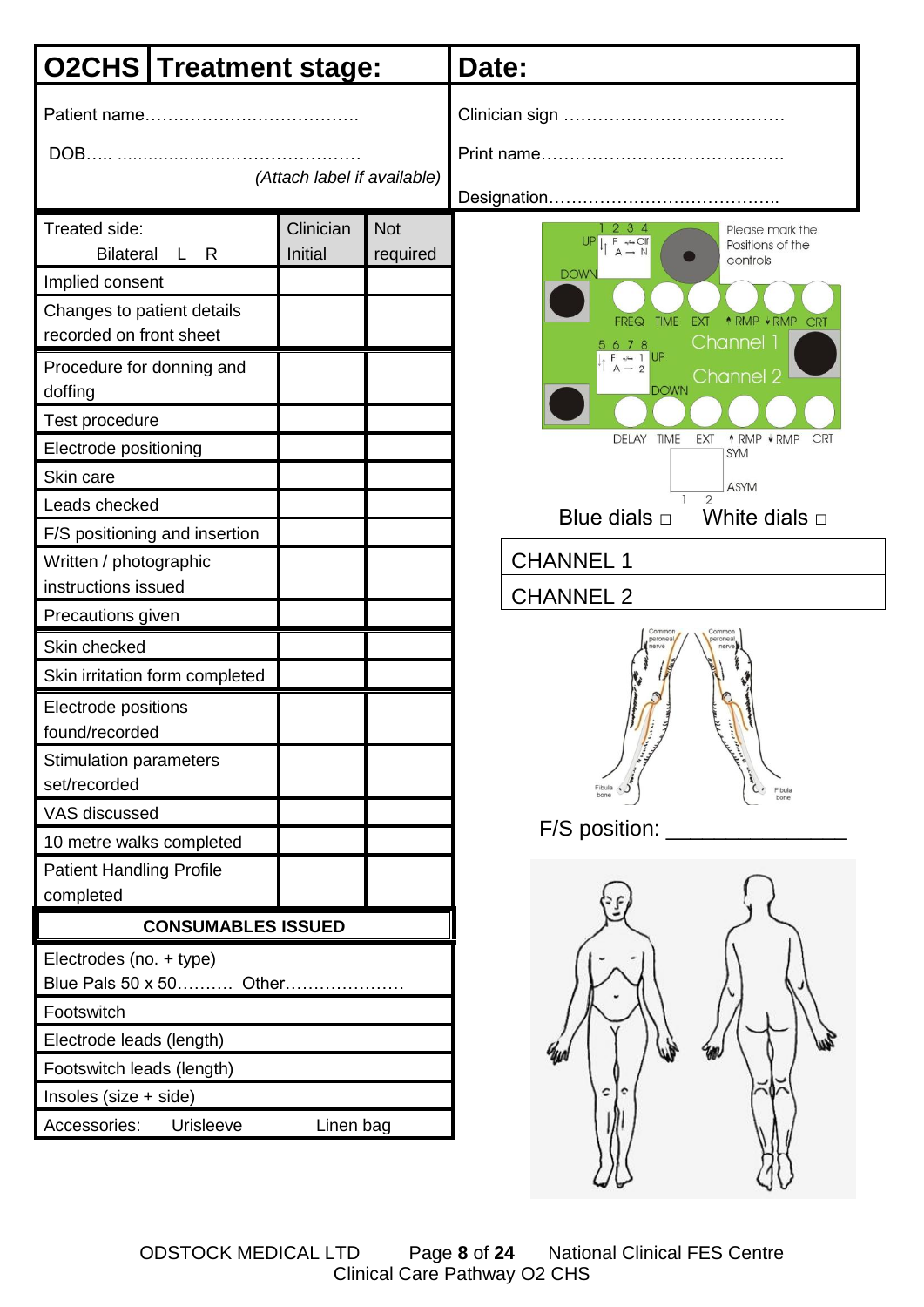| O2CHS  <br><b>Treatment stage:</b>                                                     |  | Date:                                        |      |                                 |                                |
|----------------------------------------------------------------------------------------|--|----------------------------------------------|------|---------------------------------|--------------------------------|
|                                                                                        |  |                                              |      |                                 |                                |
|                                                                                        |  | (Attach label if available)                  |      |                                 |                                |
|                                                                                        |  |                                              |      |                                 |                                |
| <b>10 METRE WALK</b>                                                                   |  |                                              |      | (state reason if not completed) |                                |
|                                                                                        |  | Time                                         |      | Speed m/s                       | Borg RPE                       |
| Walk1 (no FES)                                                                         |  |                                              |      |                                 |                                |
| Walk 2 (no FES)                                                                        |  |                                              |      |                                 |                                |
| Walk 3 (Ch1)                                                                           |  |                                              |      |                                 |                                |
| Walk 4 (Ch1 and Ch 2)                                                                  |  |                                              |      |                                 |                                |
| Walk 5 (no FES)                                                                        |  |                                              |      |                                 |                                |
|                                                                                        |  | Change with Channel 1 only (Orthotic effect) |      | $\frac{0}{0}$                   | Absolute value<br>e.g. $+/- 2$ |
|                                                                                        |  | Change with Ch 1 and Ch 2 (Orthotic effect)  |      | %                               | Absolute value<br>e.g. $+/- 2$ |
| Change since 1 <sup>st</sup> assessment (NS)                                           |  |                                              | $\%$ | Absolute value<br>e.g. $+/- 2$  |                                |
|                                                                                        |  | Pt's perception of benefits using FES:       |      |                                 |                                |
| $\frac{\cancel{y}_0}{\cancel{10}}$ no FES, $\frac{\cancel{y}_0}{\cancel{10}}$ with FES |  | VAS scores: e.g. confidence in walking       |      |                                 |                                |
| Frequency of FES use:                                                                  |  |                                              |      |                                 |                                |
|                                                                                        |  |                                              |      | WALKING AID: _______            | <b>UNAIDED:</b>                |

Standard VAS: Quality of life: ..../10

 Fear of falling: …./10 (Both to be quoted *with* FES)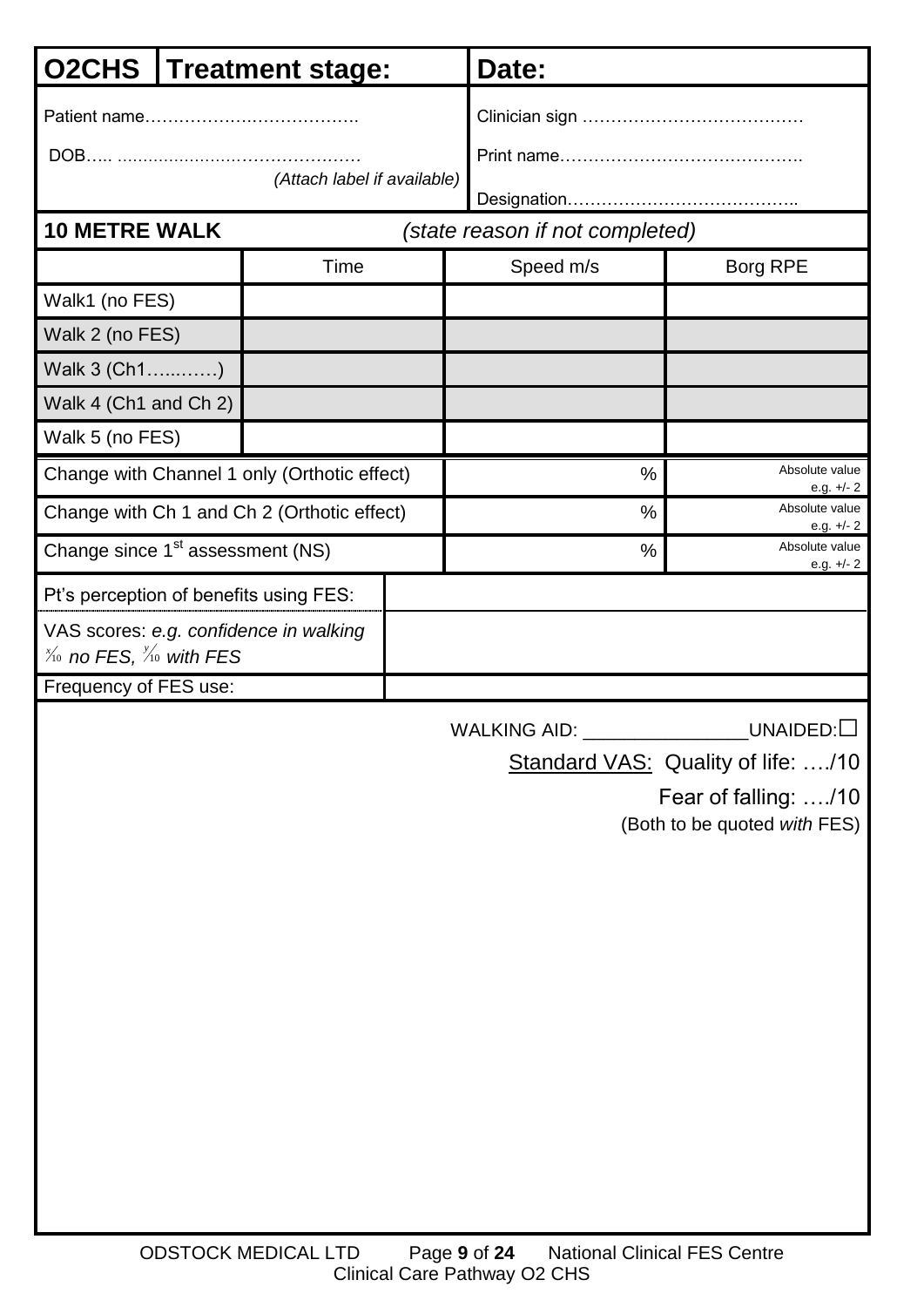| <b>O2CHS Treatment stage:</b>                                                                                                                                                                                                                                                                                           |                      |                        | Date:                                                                                                                                                                                                                                                                                                                                                                                                                                                                                                                                      |  |  |
|-------------------------------------------------------------------------------------------------------------------------------------------------------------------------------------------------------------------------------------------------------------------------------------------------------------------------|----------------------|------------------------|--------------------------------------------------------------------------------------------------------------------------------------------------------------------------------------------------------------------------------------------------------------------------------------------------------------------------------------------------------------------------------------------------------------------------------------------------------------------------------------------------------------------------------------------|--|--|
| (Attach label if available)                                                                                                                                                                                                                                                                                             |                      |                        |                                                                                                                                                                                                                                                                                                                                                                                                                                                                                                                                            |  |  |
| Treated side:<br><b>Bilateral</b><br>L R<br>Implied consent<br>Changes to patient details<br>recorded on front sheet<br>Procedure for donning and<br>doffing<br>Test procedure<br>Electrode positioning<br>Skin care<br>Leads checked<br>F/S positioning and insertion<br>Written / photographic<br>instructions issued | Clinician<br>Initial | <b>Not</b><br>required | 234<br>Please mark the<br>$\begin{array}{c} \n\mathsf{UP} \parallel_{\uparrow} \mathsf{F} \twoheadrightarrow \mathsf{C} \mathsf{If} \\ \n\mathsf{A} \rightarrow \mathsf{N} \end{array}$<br>Positions of the<br>controls<br><b>DOWN</b><br><b>TIME</b><br>↑ RMP ↓ RMP<br><b>EXT</b><br>CRT<br>FREQ<br>Channel 1<br>5678<br>$F \rightarrow 1$ $A - 2$ UP<br>Channel 2<br><b>DOWN</b><br>DELAY TIME<br><b>EXT</b><br>↑ RMP VRMP<br>CRT<br><b>SYM</b><br>ASYM<br>$\overline{2}$<br>White dials $\Box$<br>Blue dials $\Box$<br><b>CHANNEL 1</b> |  |  |
| Precautions given<br>Skin checked<br>Skin irritation form completed<br>Electrode positions<br>found/recorded<br><b>Stimulation parameters</b><br>set/recorded<br><b>GAS and VAS form</b><br>completed                                                                                                                   |                      |                        | <b>CHANNEL 2</b><br>Common<br>Commor<br>peroneal<br>Fibula 4<br>Fibula<br>bone<br>F/S position: __                                                                                                                                                                                                                                                                                                                                                                                                                                         |  |  |
| 10 metre walks completed<br><b>Patient Handling Profile</b><br>completed<br><b>CONSUMABLES ISSUED</b><br>Electrodes (no. + type)<br>Blue Pals 50 x 50 Other<br>Footswitch<br>Electrode leads (length)<br>Footswitch leads (length)<br>Insoles (size + side)<br>Accessories:<br>Urisleeve                                | Linen bag            |                        | c                                                                                                                                                                                                                                                                                                                                                                                                                                                                                                                                          |  |  |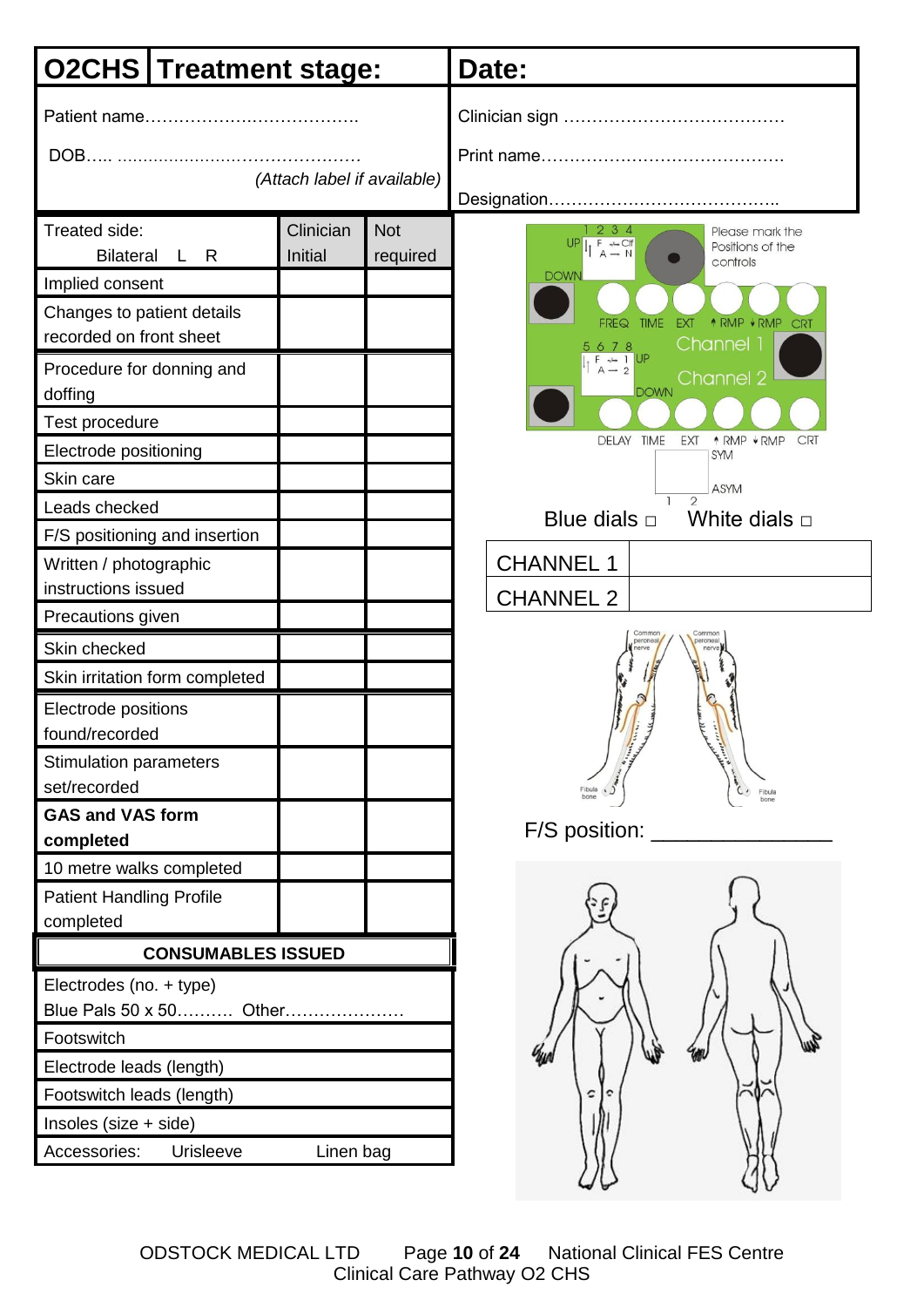| <b>O2CHS Treatment stage:</b>                                                          |                             |  | Date:                           |                                    |  |
|----------------------------------------------------------------------------------------|-----------------------------|--|---------------------------------|------------------------------------|--|
|                                                                                        |                             |  |                                 |                                    |  |
|                                                                                        |                             |  |                                 |                                    |  |
|                                                                                        | (Attach label if available) |  |                                 |                                    |  |
| <b>10 METRE WALK</b>                                                                   |                             |  | (state reason if not completed) |                                    |  |
|                                                                                        | Time                        |  | Speed m/s                       | Borg RPE                           |  |
| Walk1 (no FES)                                                                         |                             |  |                                 |                                    |  |
| Walk 2 (no FES)                                                                        |                             |  |                                 |                                    |  |
| Walk 3 (Ch1)                                                                           |                             |  |                                 |                                    |  |
| Walk 4 (Ch1 and Ch 2)                                                                  |                             |  |                                 |                                    |  |
| Walk 5 (no FES)                                                                        |                             |  |                                 |                                    |  |
| Change with Channel 1 only (Orthotic effect)                                           |                             |  | %                               | Absolute value<br>e.g. $+/- 2$     |  |
| Change with Ch 1 and Ch 2 (Orthotic effect)                                            |                             |  | %                               | Absolute value<br>e.g. $+/- 2$     |  |
| Change since 1 <sup>st</sup> assessment (NS)                                           |                             |  | %                               | Absolute value<br>e.g. $+/- 2$     |  |
| Pt's perception of benefits using FES:                                                 |                             |  |                                 |                                    |  |
| VAS scores: e.g. confidence in walking                                                 |                             |  |                                 |                                    |  |
| $\frac{\cancel{y_0}}{\cancel{10}}$ no FES, $\frac{\cancel{y_0}}{\cancel{10}}$ with FES |                             |  |                                 |                                    |  |
| Frequency of FES use:                                                                  |                             |  |                                 |                                    |  |
|                                                                                        |                             |  | <b>WALKING AID:</b>             | $\_$ UNAIDED: $\Box$               |  |
|                                                                                        |                             |  |                                 | Standard VAS: Quality of life: /10 |  |
|                                                                                        |                             |  |                                 | Fear of falling: /10               |  |
|                                                                                        |                             |  |                                 | (Both to be quoted with FES)       |  |
|                                                                                        |                             |  |                                 |                                    |  |
|                                                                                        |                             |  |                                 |                                    |  |
|                                                                                        |                             |  |                                 |                                    |  |
|                                                                                        |                             |  |                                 |                                    |  |
|                                                                                        |                             |  |                                 |                                    |  |
|                                                                                        |                             |  |                                 |                                    |  |

*REMEMBER GAS form* 52 18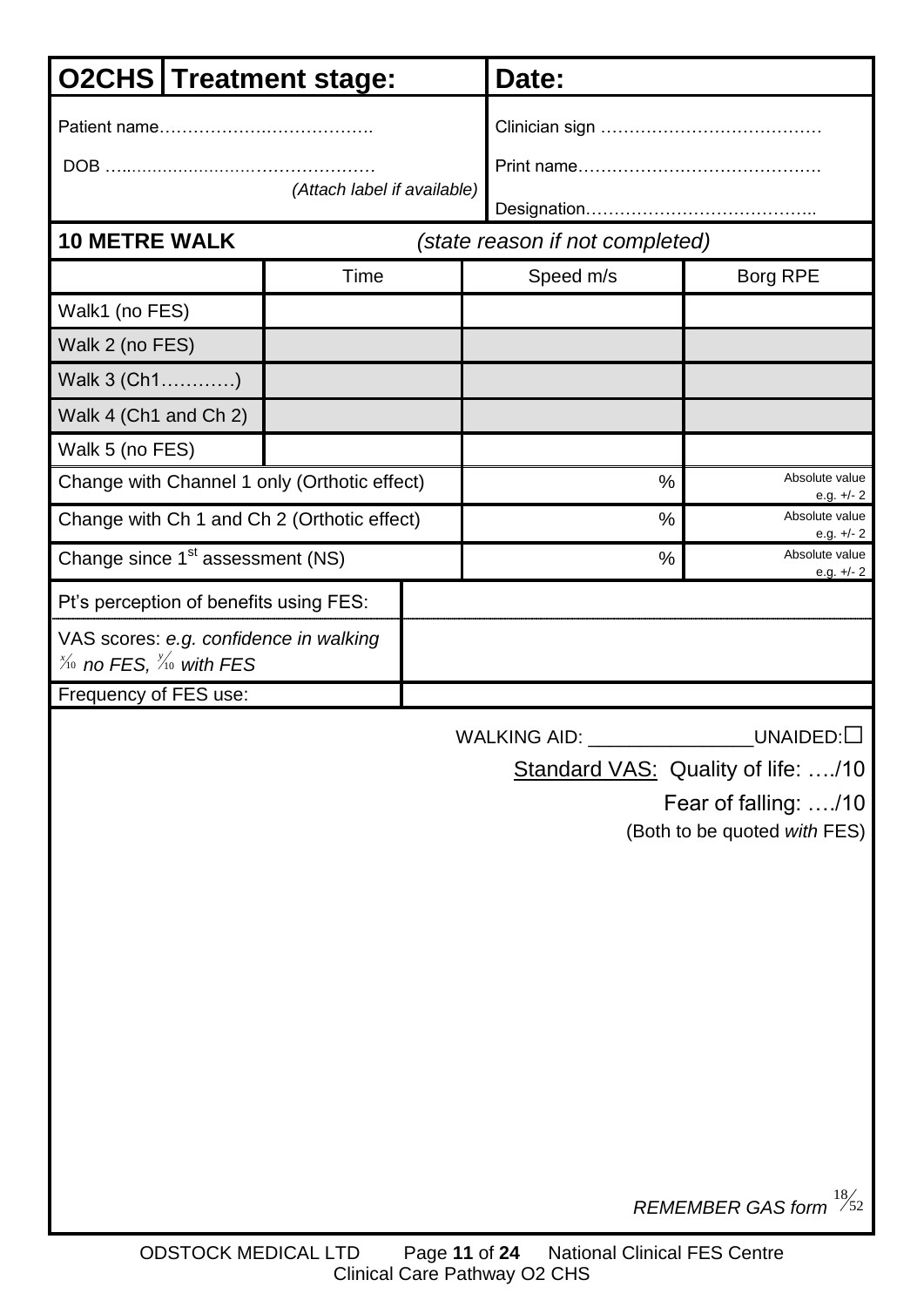|                                                                                                                                                                                                                                               | <b>O2CHS Treatment stage:</b> |                        | Date:                                                                                                                                                                                                                                                                                                                                                                                                                                                          |  |  |
|-----------------------------------------------------------------------------------------------------------------------------------------------------------------------------------------------------------------------------------------------|-------------------------------|------------------------|----------------------------------------------------------------------------------------------------------------------------------------------------------------------------------------------------------------------------------------------------------------------------------------------------------------------------------------------------------------------------------------------------------------------------------------------------------------|--|--|
| (Attach label if available)                                                                                                                                                                                                                   |                               |                        |                                                                                                                                                                                                                                                                                                                                                                                                                                                                |  |  |
| Treated side:<br><b>Bilateral</b><br>L R<br>Implied consent<br>Changes to patient details<br>recorded on front sheet<br>Procedure for donning and<br>doffing<br>Test procedure<br>Electrode positioning<br>Skin care<br>Leads checked         | Clinician<br><b>Initial</b>   | <b>Not</b><br>required | 234<br>Please mark the<br>$\begin{array}{ccc}\nF & \twoheadrightarrow & \text{Clf} \\ A & \rightarrow & N\n\end{array}$<br>UP<br>Positions of the<br>controls<br><b>DOWN</b><br><b>TIME</b><br>EXT<br><b><i><u>ARMP VRMP</u></i></b> CRT<br>FREQ<br>Channel 1<br>5678<br>$F \rightarrow 1$ UP<br>$A \rightarrow 2$<br>Channel 2<br><b>DOWN</b><br><b>DELAY</b><br><b>TIME</b><br>EXT<br>↑ RMP VRMP<br><b>CRT</b><br><b>SYM</b><br><b>ASYM</b><br>$\mathcal{D}$ |  |  |
| F/S positioning and insertion                                                                                                                                                                                                                 |                               |                        | White dials $\Box$<br>Blue dials $\square$                                                                                                                                                                                                                                                                                                                                                                                                                     |  |  |
| Written / photographic<br>instructions issued                                                                                                                                                                                                 |                               |                        | <b>CHANNEL 1</b><br><b>CHANNEL 2</b>                                                                                                                                                                                                                                                                                                                                                                                                                           |  |  |
| Precautions given<br>Skin checked<br>Skin irritation form completed<br>Electrode positions<br>found/recorded<br><b>Stimulation parameters</b><br>set/recorded<br>VAS discussed<br>10 metre walks completed<br><b>Patient Handling Profile</b> |                               |                        | Commo<br>peronea<br>Fibula<br>Fibula<br>bone<br>$F/S$ position:                                                                                                                                                                                                                                                                                                                                                                                                |  |  |
| completed<br><b>CONSUMABLES ISSUED</b><br>Electrodes (no. + type)<br>Blue Pals 50 x 50 Other<br>Footswitch<br>Electrode leads (length)<br>Footswitch leads (length)<br>Insoles (size + side)<br>Accessories:<br>Urisleeve                     | Linen bag                     |                        |                                                                                                                                                                                                                                                                                                                                                                                                                                                                |  |  |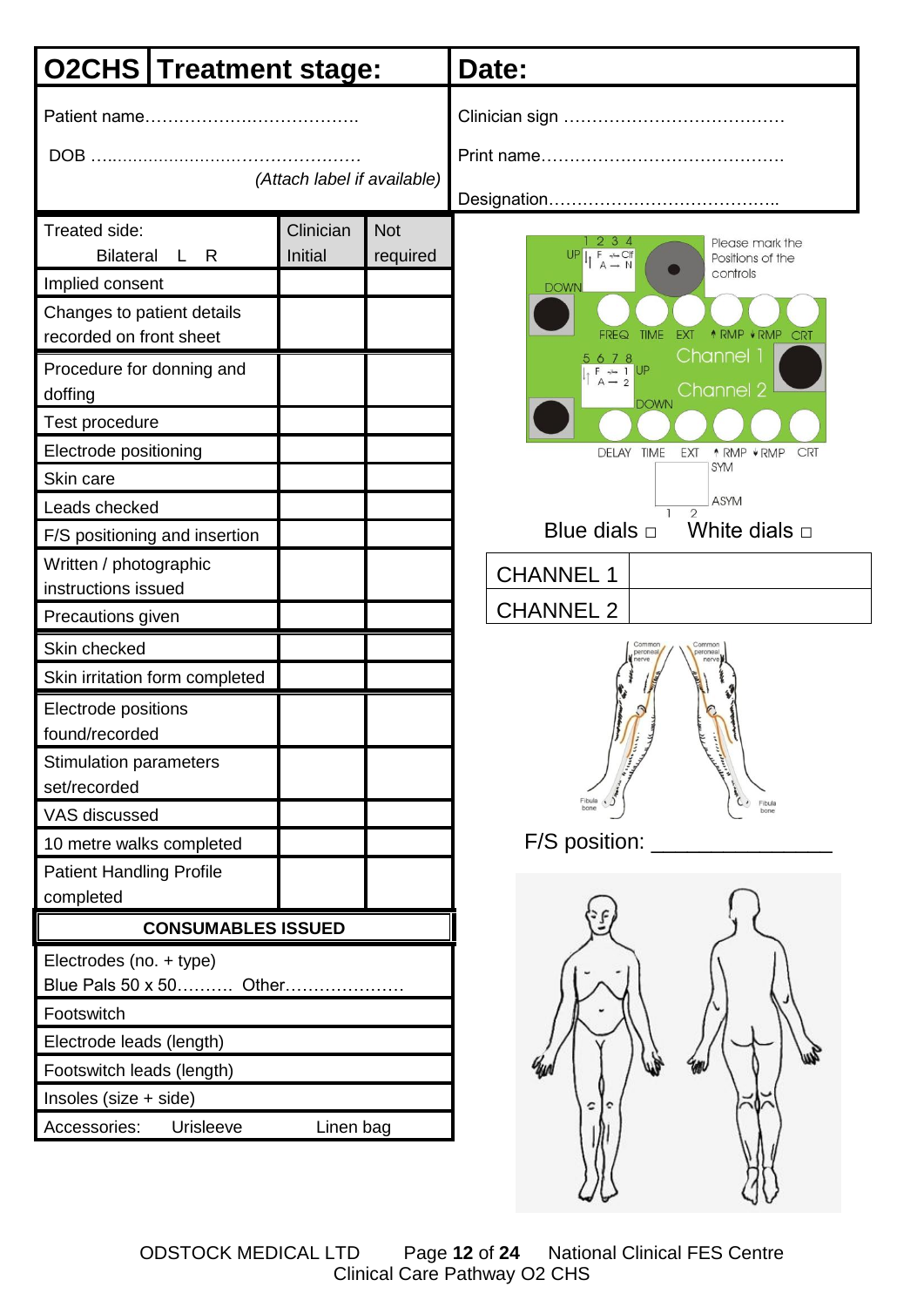| <b>O2CHS</b>                                                                                                       |  | <b>Treatment stage:</b>                      |  | Date:                           |                                |  |
|--------------------------------------------------------------------------------------------------------------------|--|----------------------------------------------|--|---------------------------------|--------------------------------|--|
| (Attach label if available)                                                                                        |  |                                              |  |                                 |                                |  |
| <b>10 METRE WALK</b>                                                                                               |  |                                              |  | (state reason if not completed) |                                |  |
|                                                                                                                    |  | Time                                         |  | Speed m/s                       | Borg RPE                       |  |
| Walk1 (no FES)                                                                                                     |  |                                              |  |                                 |                                |  |
| Walk 2 (no FES)                                                                                                    |  |                                              |  |                                 |                                |  |
| Walk 3 (Ch1)                                                                                                       |  |                                              |  |                                 |                                |  |
| Walk 4 (Ch1 and Ch 2)                                                                                              |  |                                              |  |                                 |                                |  |
| Walk 5 (no FES)                                                                                                    |  |                                              |  |                                 |                                |  |
|                                                                                                                    |  | Change with Channel 1 only (Orthotic effect) |  | $\frac{0}{0}$                   | Absolute value<br>e.g. $+/- 2$ |  |
|                                                                                                                    |  | Change with Ch 1 and Ch 2 (Orthotic effect)  |  | $\frac{0}{0}$                   | Absolute value<br>e.g. $+/-2$  |  |
| Change since 1 <sup>st</sup> assessment (NS)                                                                       |  |                                              |  | $\frac{0}{0}$                   | Absolute value<br>e.g. $+/-2$  |  |
| Pt's perception of benefits using FES:                                                                             |  |                                              |  |                                 |                                |  |
| VAS scores: e.g. confidence in walking<br>$\frac{\chi_{0}}{\chi_{0}}$ no FES, $\frac{\chi_{0}}{\chi_{0}}$ with FES |  |                                              |  |                                 |                                |  |
| Frequency of FES use:                                                                                              |  |                                              |  |                                 |                                |  |

Standard VAS: Quality of life: ..../10

Fear of falling: …./10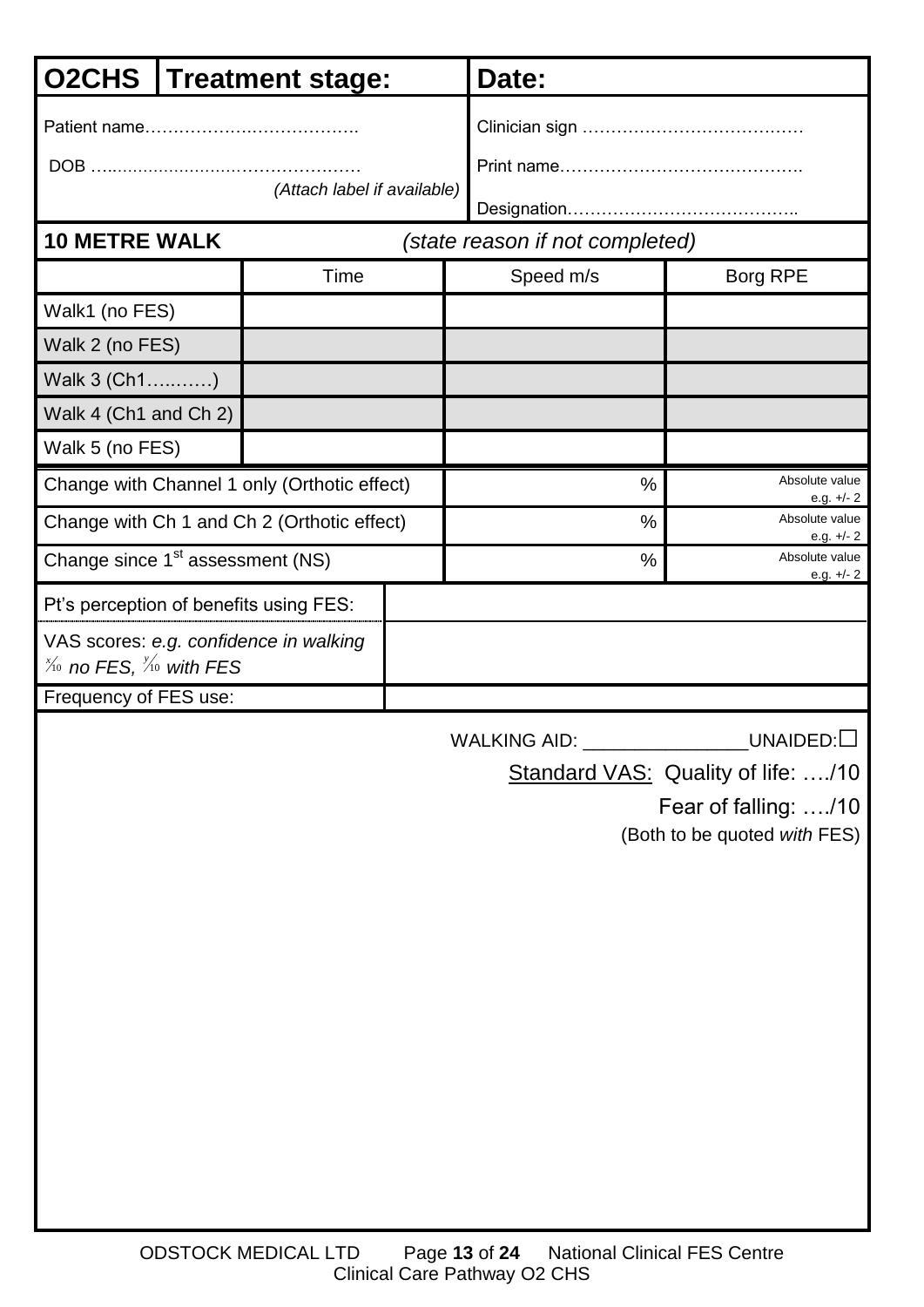| <b>O2CHS Treatment stage:</b>                                                                                                                                                                                        |                             |                        | Date:                                                                                                                                                                                                                                                                                                                                                                                                                                                                   |  |  |
|----------------------------------------------------------------------------------------------------------------------------------------------------------------------------------------------------------------------|-----------------------------|------------------------|-------------------------------------------------------------------------------------------------------------------------------------------------------------------------------------------------------------------------------------------------------------------------------------------------------------------------------------------------------------------------------------------------------------------------------------------------------------------------|--|--|
| (Attach label if available)                                                                                                                                                                                          |                             |                        |                                                                                                                                                                                                                                                                                                                                                                                                                                                                         |  |  |
| Treated side:<br><b>Bilateral</b><br>L R<br>Implied consent<br>Changes to patient details<br>recorded on front sheet<br>Procedure for donning and<br>doffing<br>Test procedure<br>Electrode positioning<br>Skin care | Clinician<br><b>Initial</b> | <b>Not</b><br>required | 2 3 4<br>Please mark the<br>UP <sub>1</sub><br>$\begin{array}{c} \mathsf{F} \quad \xleftarrow{\sim} \mathsf{Clf} \\ \mathsf{A} \rightarrow \mathsf{N} \end{array}$<br>Positions of the<br>controls<br><b>DOWN</b><br><b>TIME</b><br><b>EXT</b><br><b><i><u>ARMP VRMP</u></i></b> CRT<br><b>FREQ</b><br>Channel 1<br>5678<br>$F \rightarrow 1$ UP<br>$A - 2$<br>Channel 2<br><b>DOWN</b><br><b>TIME</b><br>↑ RMP VRMP<br><b>DELAY</b><br>EXT<br><b>CRT</b><br><b>SYM</b> |  |  |
| Leads checked<br>F/S positioning and insertion                                                                                                                                                                       |                             |                        | <b>ASYM</b><br>$\mathcal{D}$<br>Blue dials $\Box$ White dials $\Box$                                                                                                                                                                                                                                                                                                                                                                                                    |  |  |
| Written / photographic<br>instructions issued                                                                                                                                                                        |                             |                        | <b>CHANNEL 1</b>                                                                                                                                                                                                                                                                                                                                                                                                                                                        |  |  |
| Precautions given                                                                                                                                                                                                    |                             |                        | <b>CHANNEL 2</b>                                                                                                                                                                                                                                                                                                                                                                                                                                                        |  |  |
| Skin checked<br>Skin irritation form completed<br>Electrode positions<br>found/recorded<br><b>Stimulation parameters</b><br>set/recorded<br>VAS discussed<br>10 metre walks completed                                |                             |                        | Common<br>Common<br>peroneal<br>peronea<br>Fibula<br>bon<br>F/S position:                                                                                                                                                                                                                                                                                                                                                                                               |  |  |
| <b>Patient Handling Profile</b>                                                                                                                                                                                      |                             |                        |                                                                                                                                                                                                                                                                                                                                                                                                                                                                         |  |  |
| completed<br><b>CONSUMABLES ISSUED</b>                                                                                                                                                                               |                             |                        |                                                                                                                                                                                                                                                                                                                                                                                                                                                                         |  |  |
| Electrodes (no. + type)<br>Blue Pals 50 x 50 Other<br>Footswitch<br>Electrode leads (length)<br>Footswitch leads (length)<br>Insoles (size + side)<br>Accessories:<br>Urisleeve                                      | Linen bag                   |                        |                                                                                                                                                                                                                                                                                                                                                                                                                                                                         |  |  |

ODSTOCK MEDICAL LTD Page **14** of **24** National Clinical FES Centre Clinical Care Pathway O2 CHS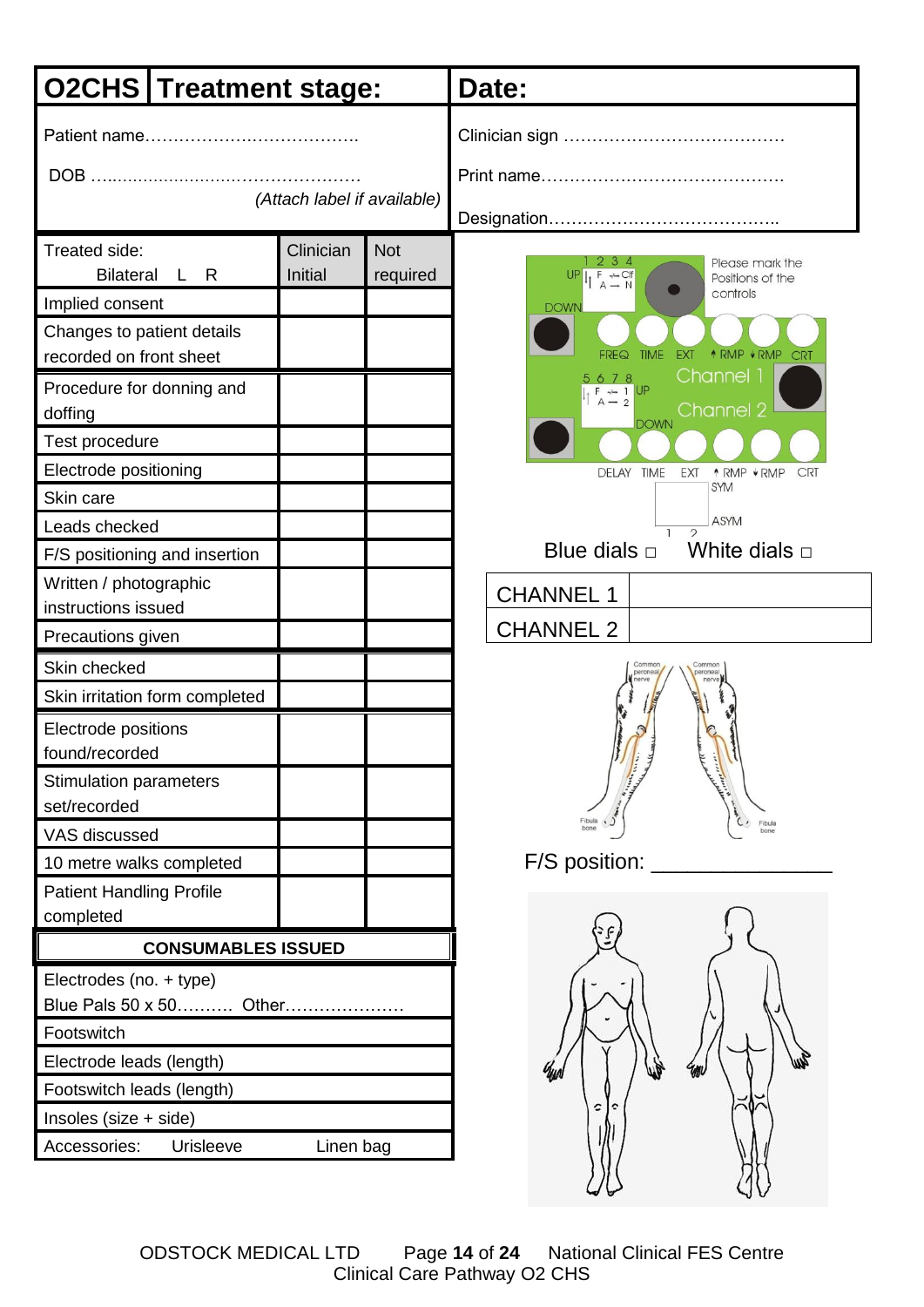| <b>O2CHS</b>                                                                                                       |  | <b>Treatment stage:</b>                      |  | Date:                           |                                |
|--------------------------------------------------------------------------------------------------------------------|--|----------------------------------------------|--|---------------------------------|--------------------------------|
|                                                                                                                    |  |                                              |  |                                 |                                |
|                                                                                                                    |  |                                              |  |                                 |                                |
|                                                                                                                    |  | (Attach label if available)                  |  |                                 |                                |
| <b>10 METRE WALK</b>                                                                                               |  |                                              |  | (state reason if not completed) |                                |
|                                                                                                                    |  | Time                                         |  | Speed m/s                       | Borg RPE                       |
| Walk1 (no FES)                                                                                                     |  |                                              |  |                                 |                                |
| Walk 2 (no FES)                                                                                                    |  |                                              |  |                                 |                                |
| Walk 3 (Ch1)                                                                                                       |  |                                              |  |                                 |                                |
| Walk 4 (Ch1 and Ch 2)                                                                                              |  |                                              |  |                                 |                                |
| Walk 5 (no FES)                                                                                                    |  |                                              |  |                                 |                                |
|                                                                                                                    |  | Change with Channel 1 only (Orthotic effect) |  | $\frac{0}{0}$                   | Absolute value<br>e.g. $+/- 2$ |
|                                                                                                                    |  | Change with Ch 1 and Ch 2 (Orthotic effect)  |  | $\frac{0}{0}$                   | Absolute value<br>e.g. $+/- 2$ |
| Change since 1 <sup>st</sup> assessment (NS)                                                                       |  |                                              |  | $\frac{0}{0}$                   | Absolute value<br>e.g. $+/-2$  |
| Pt's perception of benefits using FES:                                                                             |  |                                              |  |                                 |                                |
| VAS scores: e.g. confidence in walking<br>$\frac{\chi_{0}}{\chi_{0}}$ no FES, $\frac{\chi_{0}}{\chi_{0}}$ with FES |  |                                              |  |                                 |                                |
| Frequency of FES use:                                                                                              |  |                                              |  |                                 |                                |

Standard VAS: Quality of life: ..../10

Fear of falling: …./10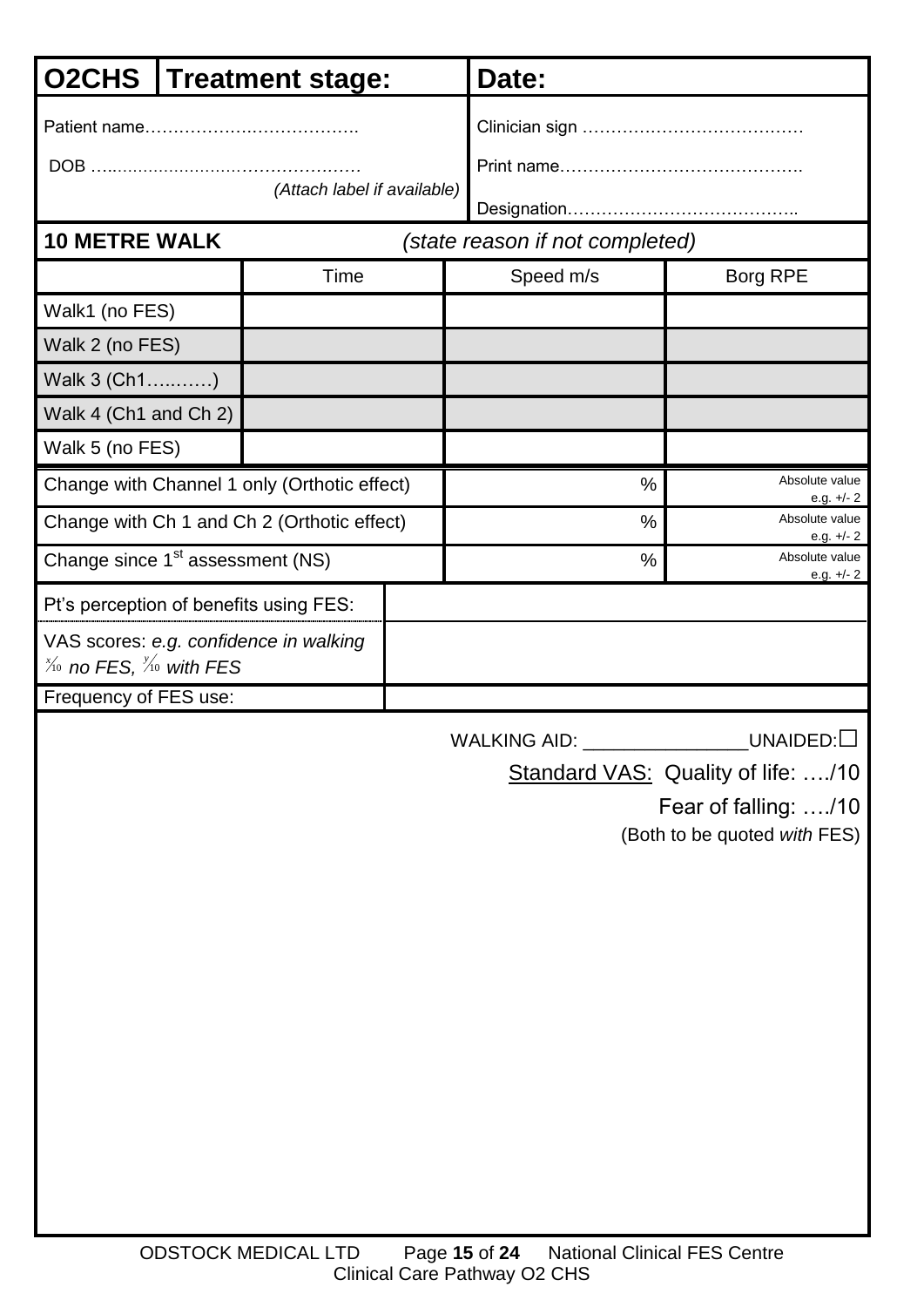| <b>O2CHS Treatment stage:</b>                                                                                                                                                                                            |                             |                        | Date:                                                                                                                                                                                                                                                                                                                                                                          |  |  |
|--------------------------------------------------------------------------------------------------------------------------------------------------------------------------------------------------------------------------|-----------------------------|------------------------|--------------------------------------------------------------------------------------------------------------------------------------------------------------------------------------------------------------------------------------------------------------------------------------------------------------------------------------------------------------------------------|--|--|
| (Attach label if available)                                                                                                                                                                                              |                             |                        |                                                                                                                                                                                                                                                                                                                                                                                |  |  |
| Treated side:<br><b>Bilateral</b><br>L R<br>Implied consent<br>Changes to patient details<br>recorded on front sheet<br>Procedure for donning and<br>doffing<br>Test procedure                                           | Clinician<br><b>Initial</b> | <b>Not</b><br>required | 234<br>Please mark the<br>UP<br>$\begin{array}{c} \mathsf{F} \ \twoheadrightarrow\hspace*{-1mm} \mathsf{CIF} \\ \mathsf{A} \to \mathsf{N} \end{array}$<br>Positions of the<br>controls<br><b>DOWN</b><br><b>TIME</b><br><b>EXT</b><br><b><i><u>ARMP VRMP</u></i></b> CRT<br>FREQ<br>Channel 1<br>5678<br>$F \rightarrow 1$ UP<br>$A \rightarrow 2$<br>Channel 2<br><b>DOWN</b> |  |  |
| Electrode positioning<br>Skin care<br>Leads checked<br>F/S positioning and insertion                                                                                                                                     |                             |                        | <b>TIME</b><br><b>DELAY</b><br>EXT<br>↑ RMP VRMP<br><b>CRT</b><br><b>SYM</b><br><b>ASYM</b><br>$\overline{2}$<br>Blue dials $\Box$ White dials $\Box$                                                                                                                                                                                                                          |  |  |
| Written / photographic<br>instructions issued                                                                                                                                                                            |                             |                        | <b>CHANNEL 1</b>                                                                                                                                                                                                                                                                                                                                                               |  |  |
| Precautions given                                                                                                                                                                                                        |                             |                        | <b>CHANNEL 2</b>                                                                                                                                                                                                                                                                                                                                                               |  |  |
| Skin checked<br>Skin irritation form completed<br>Electrode positions<br>found/recorded<br><b>Stimulation parameters</b><br>set/recorded<br>VAS discussed<br>10 metre walks completed<br><b>Patient Handling Profile</b> |                             |                        | Common<br>Common<br>peronea<br>peronea<br>Fibula<br>F/S position:                                                                                                                                                                                                                                                                                                              |  |  |
| completed<br>Electrodes (no. + type)<br>Blue Pals 50 x 50 Other<br>Footswitch                                                                                                                                            | <b>CONSUMABLES ISSUED</b>   |                        |                                                                                                                                                                                                                                                                                                                                                                                |  |  |
| Electrode leads (length)<br>Footswitch leads (length)<br>Insoles (size + side)<br>Accessories:<br>Urisleeve                                                                                                              | Linen bag                   |                        | c                                                                                                                                                                                                                                                                                                                                                                              |  |  |

ODSTOCK MEDICAL LTD Page **16** of **24** National Clinical FES Centre Clinical Care Pathway O2 CHS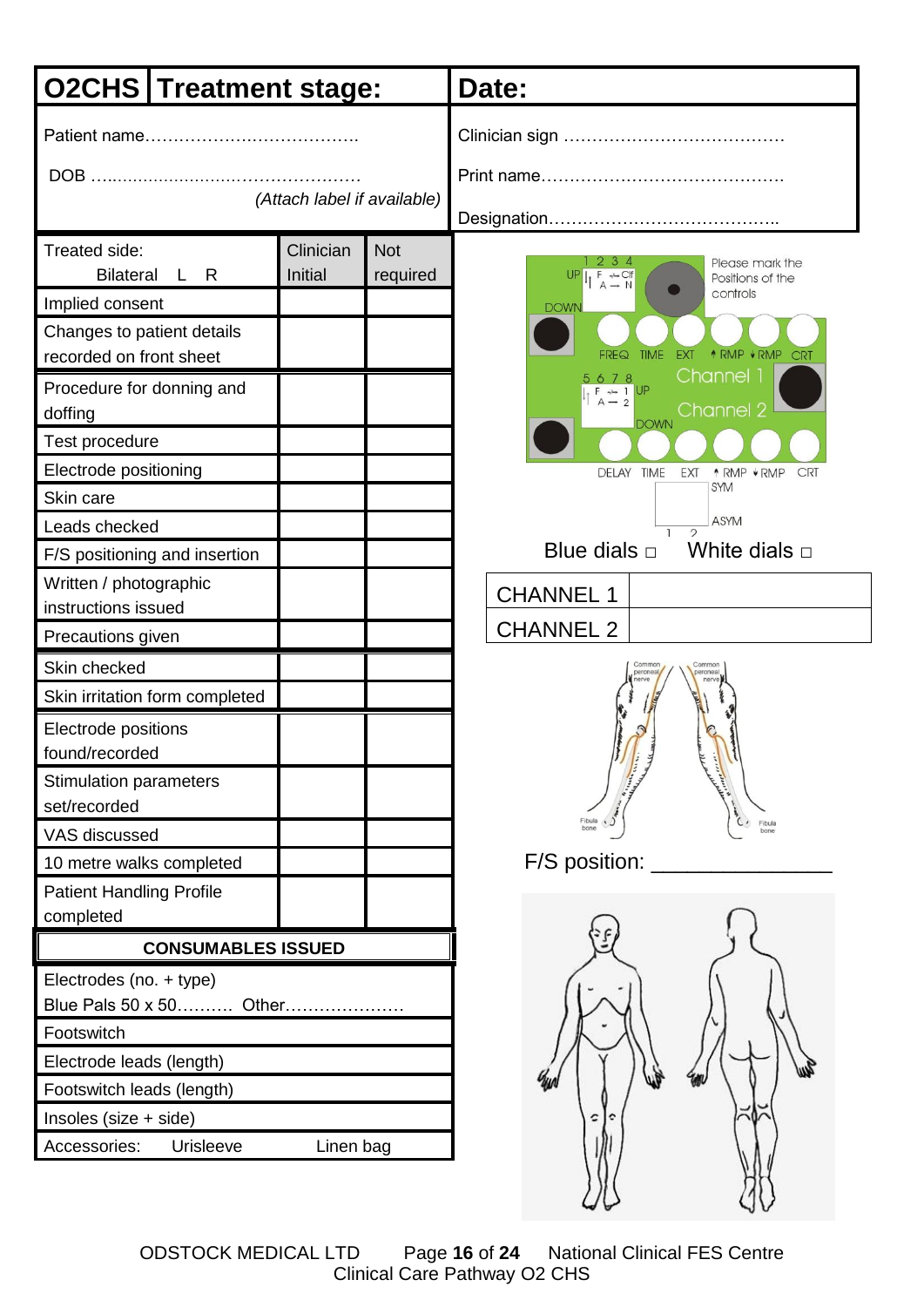| <b>O2CHS</b>                                                                                                       |  | <b>Treatment stage:</b>                      |  | Date:                           |                                |  |
|--------------------------------------------------------------------------------------------------------------------|--|----------------------------------------------|--|---------------------------------|--------------------------------|--|
| (Attach label if available)                                                                                        |  |                                              |  |                                 |                                |  |
| <b>10 METRE WALK</b>                                                                                               |  |                                              |  | (state reason if not completed) |                                |  |
|                                                                                                                    |  | Time                                         |  | Speed m/s                       | Borg RPE                       |  |
| Walk1 (no FES)                                                                                                     |  |                                              |  |                                 |                                |  |
| Walk 2 (no FES)                                                                                                    |  |                                              |  |                                 |                                |  |
| Walk 3 (Ch1 )                                                                                                      |  |                                              |  |                                 |                                |  |
| Walk 4 (Ch1 and Ch 2)                                                                                              |  |                                              |  |                                 |                                |  |
| Walk 5 (no FES)                                                                                                    |  |                                              |  |                                 |                                |  |
|                                                                                                                    |  | Change with Channel 1 only (Orthotic effect) |  | $\frac{0}{0}$                   | Absolute value<br>e.g. $+/- 2$ |  |
|                                                                                                                    |  | Change with Ch 1 and Ch 2 (Orthotic effect)  |  | $\frac{0}{0}$                   | Absolute value<br>e.g. $+/-2$  |  |
| Change since 1 <sup>st</sup> assessment (NS)                                                                       |  |                                              |  | $\frac{0}{0}$                   | Absolute value<br>e.g. $+/-2$  |  |
| Pt's perception of benefits using FES:                                                                             |  |                                              |  |                                 |                                |  |
| VAS scores: e.g. confidence in walking<br>$\frac{\chi_{0}}{\chi_{0}}$ no FES, $\frac{\chi_{0}}{\chi_{0}}$ with FES |  |                                              |  |                                 |                                |  |
| Frequency of FES use:                                                                                              |  |                                              |  |                                 |                                |  |

Standard VAS: Quality of life: ..../10

Fear of falling: …./10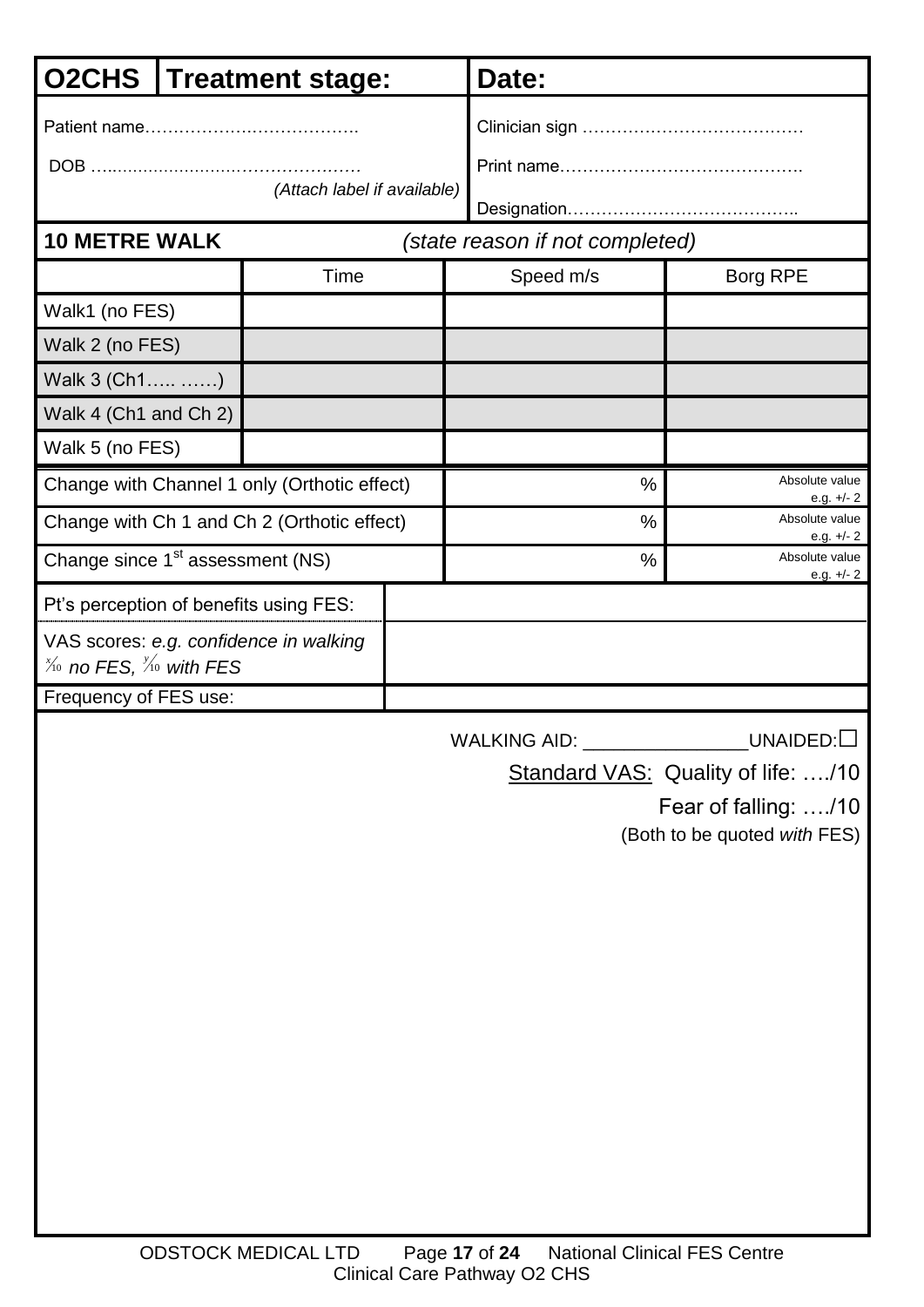|                                                                                                                                                                                        | <b>O2CHS Treatment stage:</b>        |                             |                        | Date:                                                                                                                                                                                                                                                                                                                                                                                       |  |  |
|----------------------------------------------------------------------------------------------------------------------------------------------------------------------------------------|--------------------------------------|-----------------------------|------------------------|---------------------------------------------------------------------------------------------------------------------------------------------------------------------------------------------------------------------------------------------------------------------------------------------------------------------------------------------------------------------------------------------|--|--|
| (Attach label if available)                                                                                                                                                            |                                      |                             |                        |                                                                                                                                                                                                                                                                                                                                                                                             |  |  |
| Treated side:<br><b>Bilateral</b><br>Implied consent<br>Changes to patient details<br>recorded on front sheet<br>Procedure for donning and<br>doffing<br>Test procedure                | L R                                  | Clinician<br><b>Initial</b> | <b>Not</b><br>required | 234<br>Please mark the<br>UPL<br>$\begin{array}{c} \mathsf{F} \ \xleftarrow{\hspace*{1.5pt}} \mathsf{C}\mathsf{lf} \\ \mathsf{A} \to \mathsf{N} \end{array}$<br>Positions of the<br>controls<br><b>DOWN</b><br><b>TIME</b><br><b>EXT</b><br><b><i><u>ARMP VRMP</u></i></b> CRT<br><b>FREQ</b><br>Channel 1<br>5678<br>$F \rightarrow 1$ UP<br>$A \rightarrow 2$<br>Channel 2<br><b>DOWN</b> |  |  |
| Electrode positioning<br>Skin care<br>Leads checked                                                                                                                                    | F/S positioning and insertion        |                             |                        | <b>TIME</b><br><b>DELAY</b><br>EXT<br><b>A RMP + RMP</b><br><b>CRT</b><br><b>SYM</b><br><b>ASYM</b><br>$\overline{2}$<br>Blue dials $\Box$ White dials $\Box$                                                                                                                                                                                                                               |  |  |
| Written / photographic                                                                                                                                                                 |                                      |                             |                        | <b>CHANNEL 1</b>                                                                                                                                                                                                                                                                                                                                                                            |  |  |
| instructions issued<br>Precautions given                                                                                                                                               |                                      |                             |                        | <b>CHANNEL 2</b>                                                                                                                                                                                                                                                                                                                                                                            |  |  |
| Skin checked<br>Electrode positions<br>found/recorded<br><b>Stimulation parameters</b><br>set/recorded<br>VAS discussed<br>10 metre walks completed<br><b>Patient Handling Profile</b> | Skin irritation form completed       |                             |                        | Common<br>Commor<br>peroneal<br>peronea<br>Fibula<br>bon<br>F/S position:                                                                                                                                                                                                                                                                                                                   |  |  |
| completed                                                                                                                                                                              | <b>CONSUMABLES ISSUED</b>            |                             |                        |                                                                                                                                                                                                                                                                                                                                                                                             |  |  |
| Electrodes (no. + type)<br>Footswitch<br>Electrode leads (length)<br>Footswitch leads (length)<br>Insoles (size + side)<br>Accessories:                                                | Blue Pals 50 x 50 Other<br>Urisleeve | Linen bag                   |                        | ς                                                                                                                                                                                                                                                                                                                                                                                           |  |  |

ODSTOCK MEDICAL LTD Page **18** of **24** National Clinical FES Centre Clinical Care Pathway O2 CHS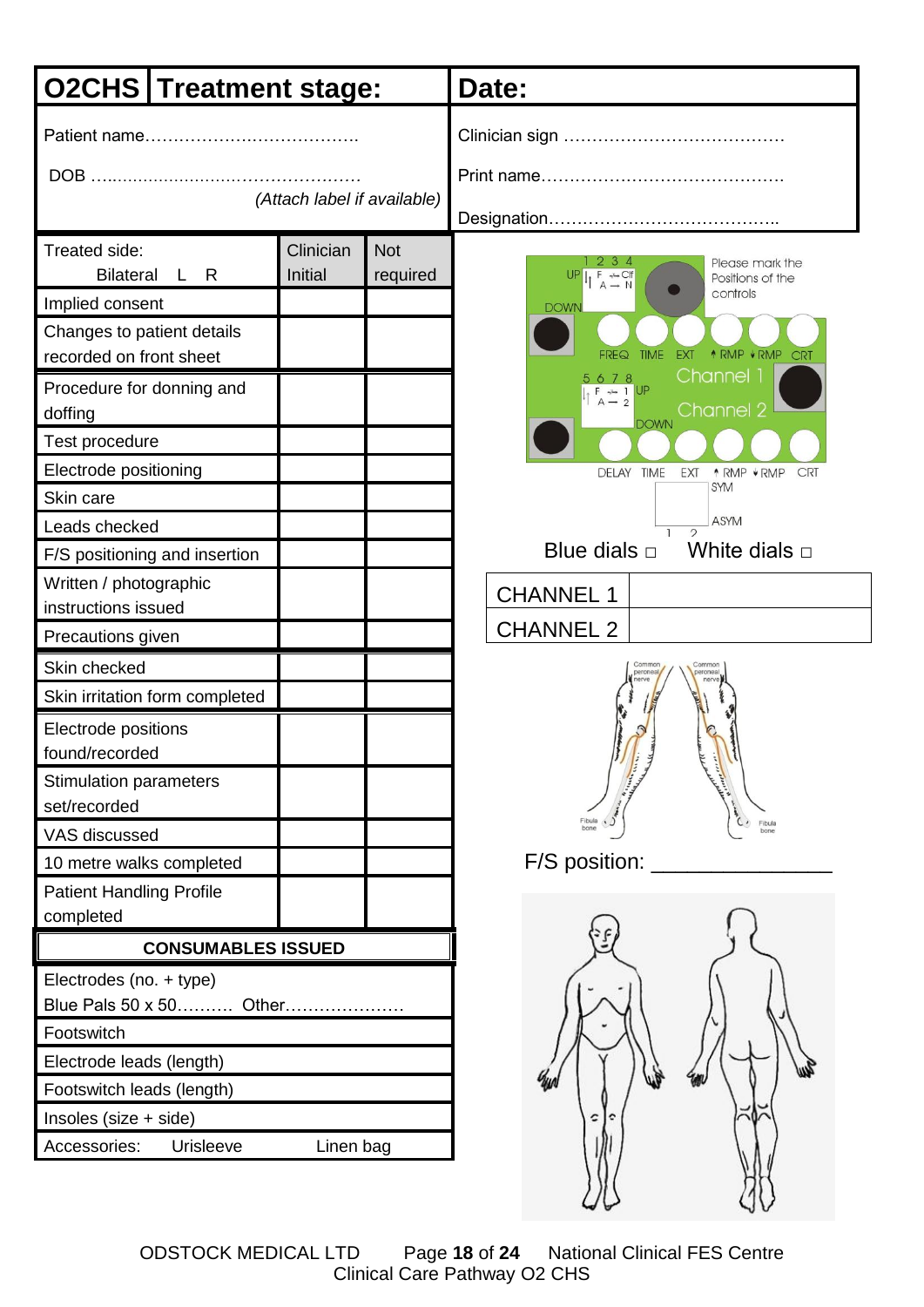| <b>O2CHS</b>                                                                                                           |  | <b>Treatment stage:</b>                      |  | Date:                           |                                |  |
|------------------------------------------------------------------------------------------------------------------------|--|----------------------------------------------|--|---------------------------------|--------------------------------|--|
| (Attach label if available)                                                                                            |  |                                              |  |                                 |                                |  |
| <b>10 METRE WALK</b>                                                                                                   |  |                                              |  | (state reason if not completed) |                                |  |
|                                                                                                                        |  | Time                                         |  | Speed m/s                       | <b>Borg RPE</b>                |  |
| Walk1 (no FES)                                                                                                         |  |                                              |  |                                 |                                |  |
| Walk 2 (no FES)                                                                                                        |  |                                              |  |                                 |                                |  |
| Walk 3 (Ch1)                                                                                                           |  |                                              |  |                                 |                                |  |
| Walk 4 (Ch1 and Ch 2)                                                                                                  |  |                                              |  |                                 |                                |  |
| Walk 5 (no FES)                                                                                                        |  |                                              |  |                                 |                                |  |
|                                                                                                                        |  | Change with Channel 1 only (Orthotic effect) |  | $\frac{0}{0}$                   | Absolute value<br>e.g. $+/- 2$ |  |
|                                                                                                                        |  | Change with Ch 1 and Ch 2 (Orthotic effect)  |  | $\frac{0}{0}$                   | Absolute value<br>e.g. $+/-2$  |  |
| Change since 1 <sup>st</sup> assessment (NS)                                                                           |  |                                              |  | $\frac{0}{0}$                   | Absolute value<br>e.g. $+/- 2$ |  |
| Pt's perception of benefits using FES:                                                                                 |  |                                              |  |                                 |                                |  |
| VAS scores: e.g. confidence in walking<br>$\frac{\chi_{10}}{\chi_{10}}$ no FES, $\frac{\chi_{10}}{\chi_{10}}$ with FES |  |                                              |  |                                 |                                |  |
| Frequency of FES use:                                                                                                  |  |                                              |  |                                 |                                |  |

Standard VAS: Quality of life: ..../10

Fear of falling: …./10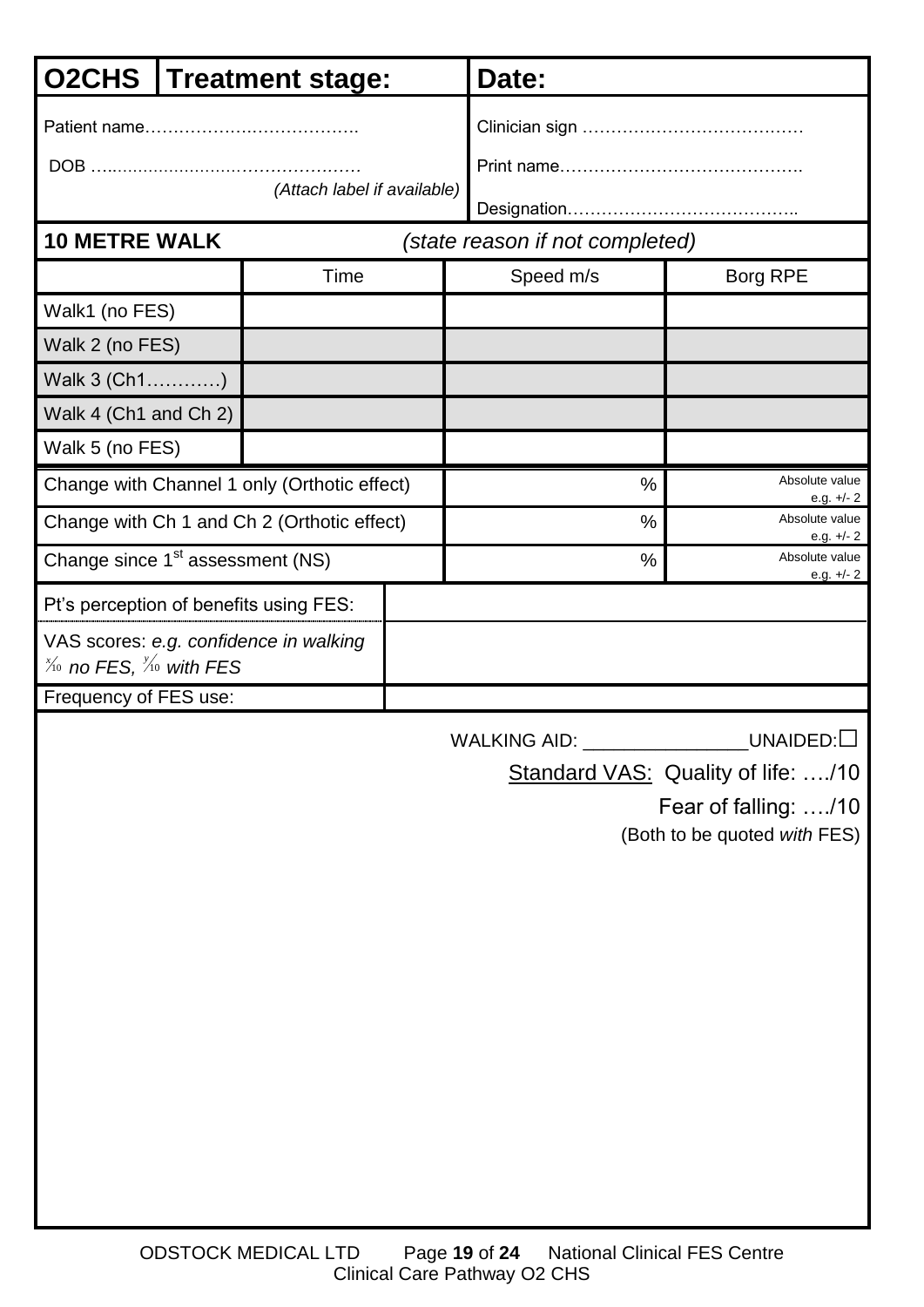## **Patient Handling Profile**

| DOB                            |             |                                             |  |                           |  |  |  |  |
|--------------------------------|-------------|---------------------------------------------|--|---------------------------|--|--|--|--|
| <b>Handling Considerations</b> |             | Mental status/comprehension:                |  |                           |  |  |  |  |
| Height:                        | Pain:       |                                             |  |                           |  |  |  |  |
| Motor deficit:<br>Weight:      |             |                                             |  |                           |  |  |  |  |
| Eyesight:<br>Skin integrity:   |             |                                             |  |                           |  |  |  |  |
| Hearing:<br>Falls history:     |             |                                             |  |                           |  |  |  |  |
| <b>Transfer</b>                | Independent | <b>Requires Assistance</b>                  |  | Additional<br><u>Aids</u> |  |  |  |  |
| Sitting to standing            |             | Handling belt plus 1 person                 |  |                           |  |  |  |  |
|                                |             | Handling belt plus 2 people                 |  |                           |  |  |  |  |
| Bed/chair to chair             |             | Handling belt plus 1 person, step<br>around |  |                           |  |  |  |  |
|                                |             | Handling belt plus 2 people, step<br>around |  |                           |  |  |  |  |
|                                |             | Hoist                                       |  |                           |  |  |  |  |
| Walking                        |             | Handling belt plus one person               |  |                           |  |  |  |  |
|                                |             | Handling belt plus 2 people                 |  |                           |  |  |  |  |
|                                |             |                                             |  |                           |  |  |  |  |
|                                |             |                                             |  |                           |  |  |  |  |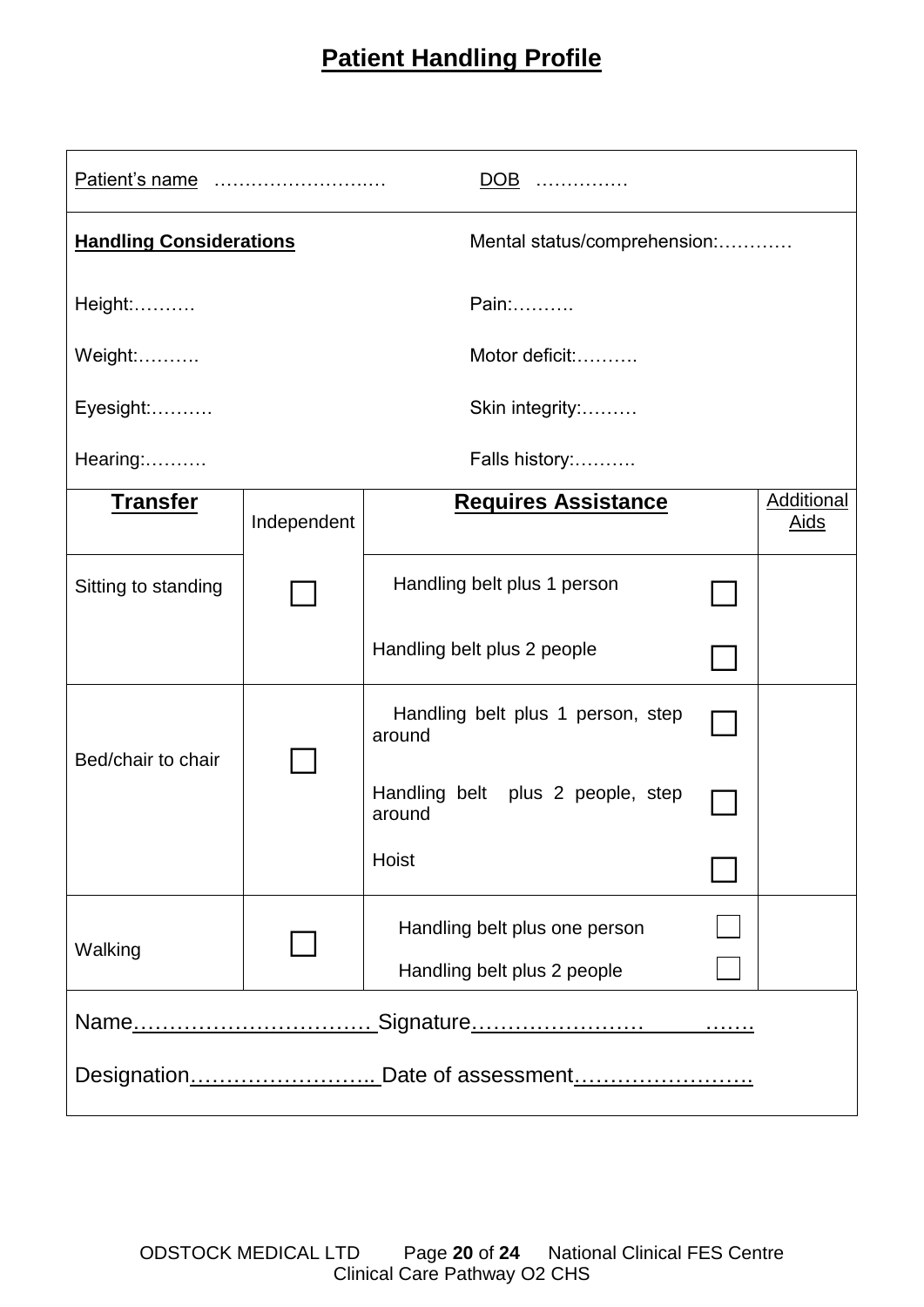## **Patient Handling Profile Amendments**

Patient's name …………………..…….… DOB ……………

| Date of<br>amendment | <b>Task</b><br>amended | <b>Reason for</b><br>change | <b>New</b><br>recommendation | Name /<br>signature /<br>designation |
|----------------------|------------------------|-----------------------------|------------------------------|--------------------------------------|
|                      |                        |                             |                              |                                      |
|                      |                        |                             |                              |                                      |
|                      |                        |                             |                              |                                      |
|                      |                        |                             |                              |                                      |
|                      |                        |                             |                              |                                      |
|                      |                        |                             |                              |                                      |
|                      |                        |                             |                              |                                      |
|                      |                        |                             |                              |                                      |
|                      |                        |                             |                              |                                      |
|                      |                        |                             |                              |                                      |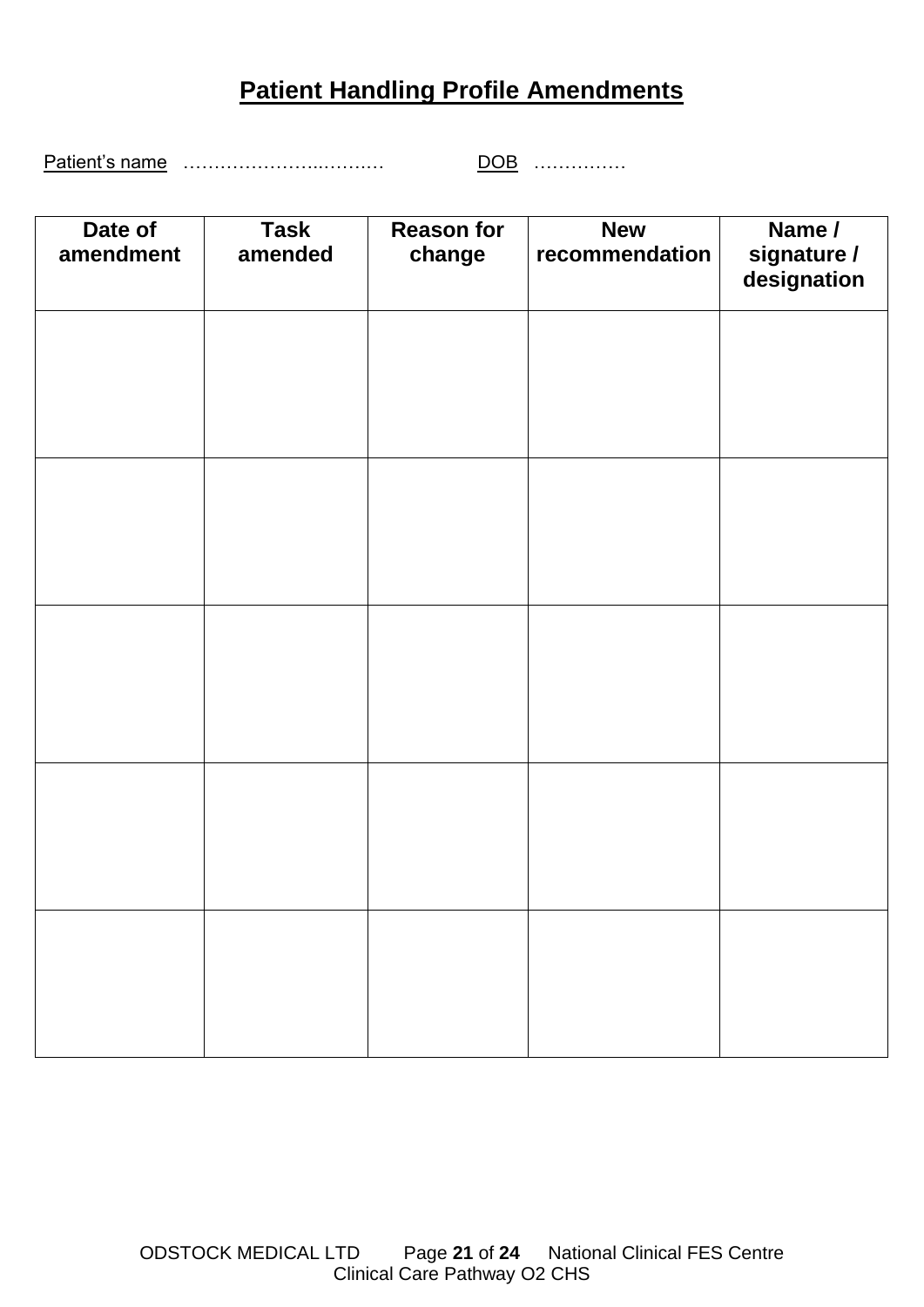### **Discharge Summary O2 CHS**

| Name:          |    |                                                                                                                               |  | DOB: | Date:                                                                              |                                                                                                                      |  |  |
|----------------|----|-------------------------------------------------------------------------------------------------------------------------------|--|------|------------------------------------------------------------------------------------|----------------------------------------------------------------------------------------------------------------------|--|--|
| 1.             |    | When was the use of the stimulator discontinued?                                                                              |  |      |                                                                                    |                                                                                                                      |  |  |
| 2.             |    | Why was treatment stopped?<br>Please put crosses by any response that was relevant.<br>Please ring the most important reason. |  |      |                                                                                    |                                                                                                                      |  |  |
|                | a. | The stimulator did not help the users walking.                                                                                |  |      |                                                                                    |                                                                                                                      |  |  |
|                | b. | The equipment was unreliable.                                                                                                 |  |      |                                                                                    |                                                                                                                      |  |  |
|                | C. | Problems with skin allergy to the electrodes.                                                                                 |  |      |                                                                                    |                                                                                                                      |  |  |
|                | d. | Problems finding the correct electrode positions.                                                                             |  |      |                                                                                    |                                                                                                                      |  |  |
|                | е. | The equipment was too difficult to use.                                                                                       |  |      |                                                                                    |                                                                                                                      |  |  |
|                | f. | The equipment was too much bother to use.                                                                                     |  |      |                                                                                    |                                                                                                                      |  |  |
|                | g. | The equipment was cosmetically unacceptable.                                                                                  |  |      |                                                                                    |                                                                                                                      |  |  |
|                | h. |                                                                                                                               |  |      | The user's mobility improved so they no longer needed the stimulator.              |                                                                                                                      |  |  |
|                | i. |                                                                                                                               |  |      | The user's mobility deteriorated so was no longer able to use the stimulator.      |                                                                                                                      |  |  |
|                | j. | The stimulation was too painful.                                                                                              |  |      |                                                                                    |                                                                                                                      |  |  |
|                | k. | The stimulator caused an increase in spasticity.                                                                              |  |      |                                                                                    |                                                                                                                      |  |  |
|                | I. | Autonomic dysreflexia                                                                                                         |  |      |                                                                                    |                                                                                                                      |  |  |
|                | m. | Death. Cause:                                                                                                                 |  |      |                                                                                    |                                                                                                                      |  |  |
|                | n. | Lost to follow up                                                                                                             |  |      |                                                                                    |                                                                                                                      |  |  |
|                | о. |                                                                                                                               |  |      | Unrelated medical complication. Please specify. ________________________________   |                                                                                                                      |  |  |
|                | p. | Other reasons, please specify.                                                                                                |  |      | <u> 1989 - Johann Barbara, martin da basar da basar da basar da basar da basar</u> |                                                                                                                      |  |  |
|                | q. | Discharged to a local clinic, please specify.                                                                                 |  |      |                                                                                    | <u> 2000 - Jan James James Jan James James James James James James James James James James James James James Jam</u> |  |  |
| 3.             |    | Equipment returned? Y / N                                                                                                     |  |      | Discharged? Y / N                                                                  |                                                                                                                      |  |  |
| Clinician sign |    |                                                                                                                               |  |      |                                                                                    | Designation                                                                                                          |  |  |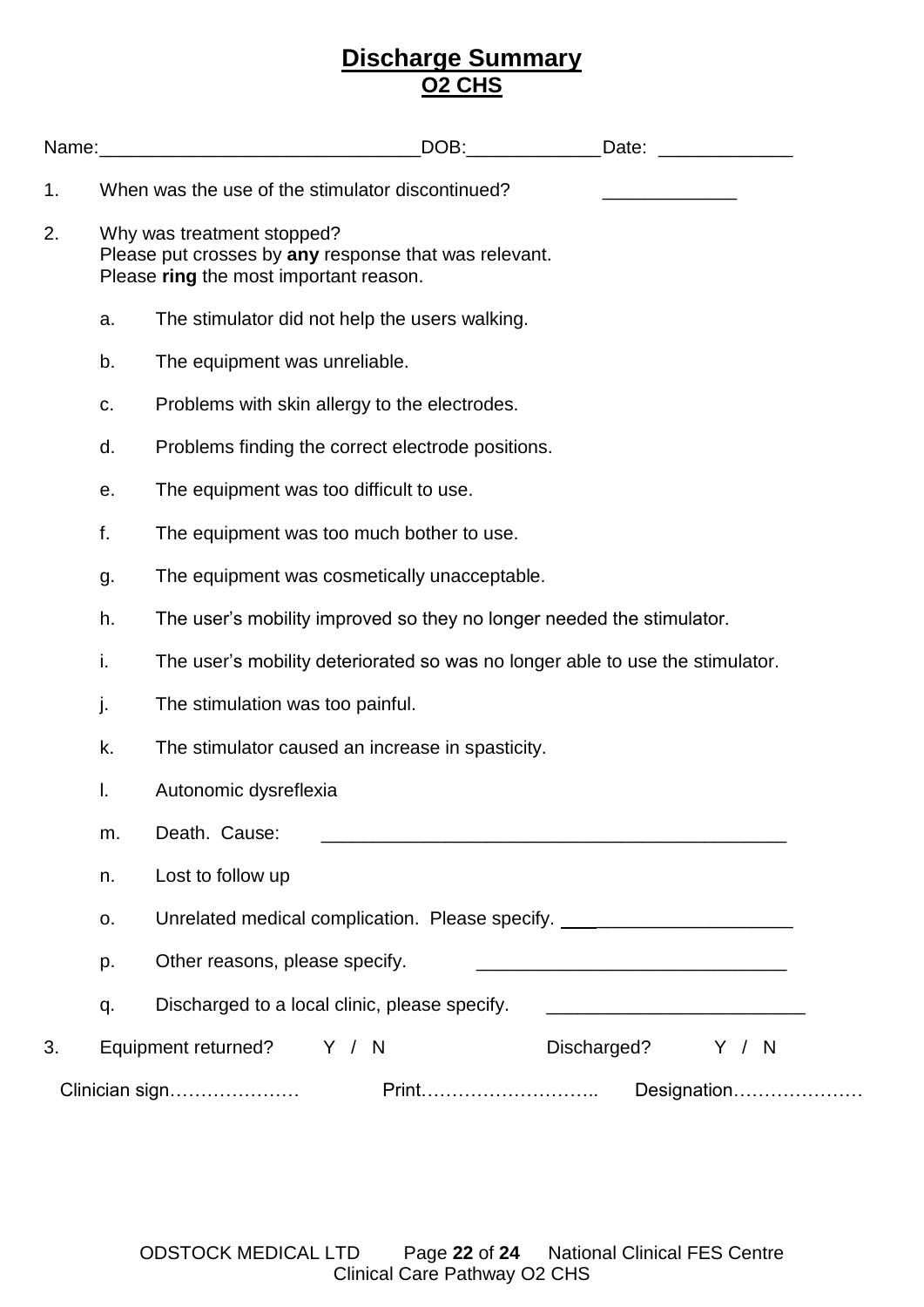# **Continuation Sheet**

| Patient name: |  |
|---------------|--|
|               |  |

*Clinician sign, print and date for each entry*